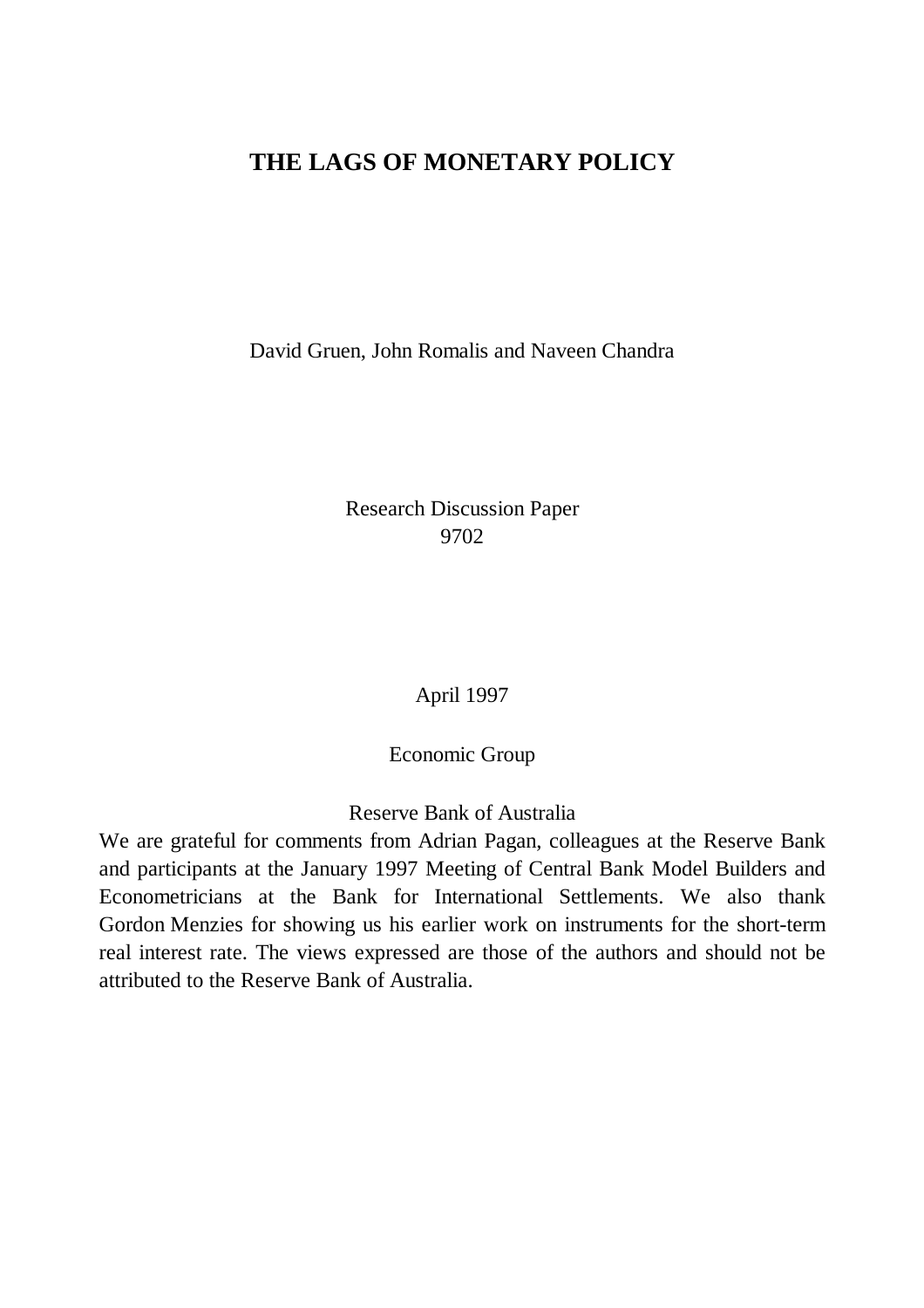## **Abstract**

The length of the transmission lags from monetary policy to output has been the subject of much research over the years, but there are serious problems in isolating the lags with any precision. This paper uses a simple model of Australian output to estimate the length of the lags, and then examines how attempts to grapple with the estimation problems might change the results.

We estimate that output growth falls by about one-third of one per cent in both the first and second years after a one percentage point rise in the short-term real interest rate, and by about one-sixth of one per cent in the third year. This implies an average lag of about five or six quarters in monetary policy's impact on output growth. Each of these estimates is, however, subject to considerable uncertainty. We discuss the implications for policy of these relatively long and uncertain lags. Finally, we find no evidence that the average lag from monetary policy to output growth has become any shorter in the 1990s.

JEL Classification Number E52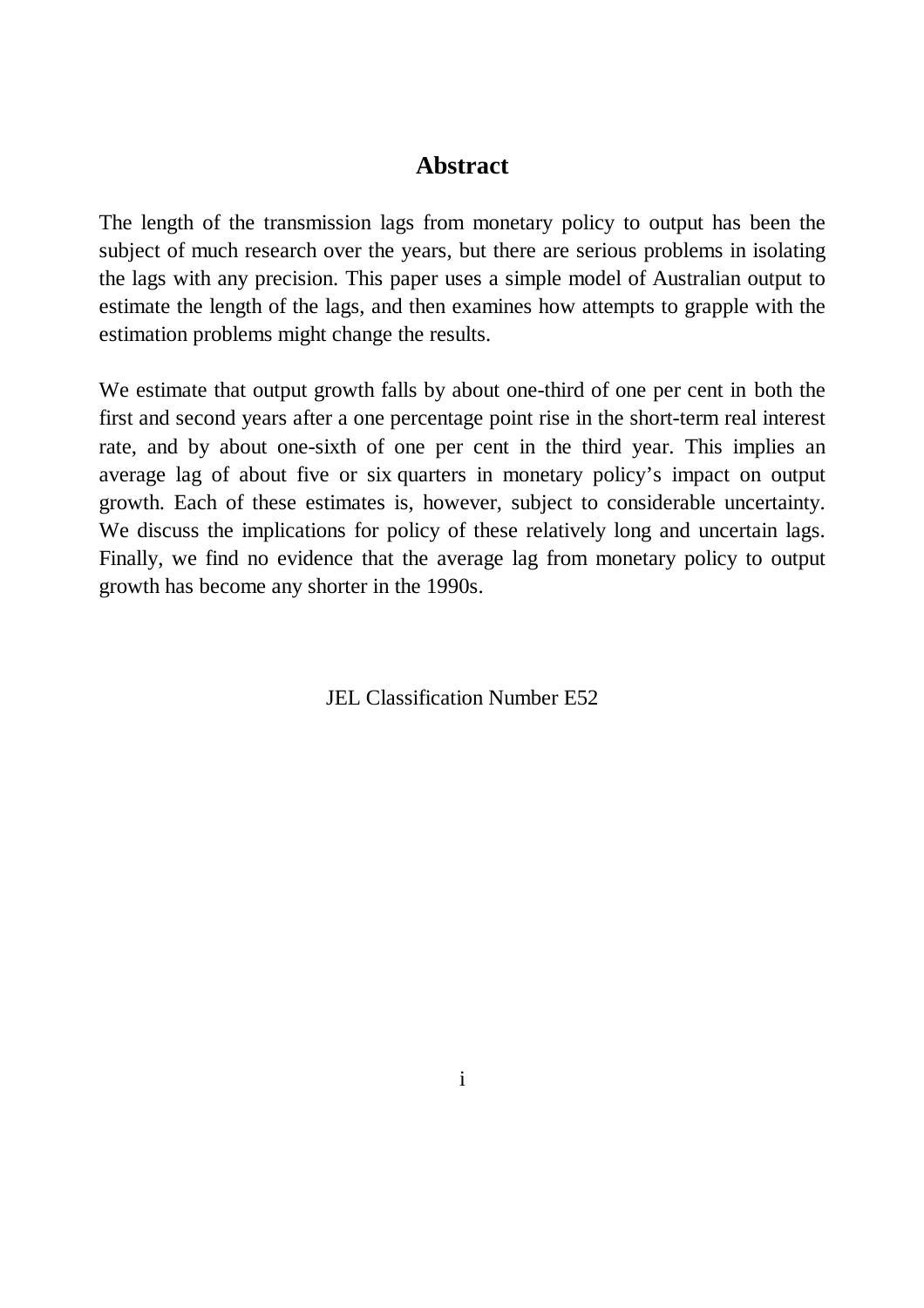# **Table of Contents**

| 1. |                                       | Introduction                                                | $\mathbf{1}$   |
|----|---------------------------------------|-------------------------------------------------------------|----------------|
| 2. | The Lags of Monetary Policy           |                                                             | 3              |
|    | 2.1                                   | The Sources of Monetary Policy Lags                         | 3              |
|    | 2.2                                   | <b>Single Equation Models</b>                               | $\overline{4}$ |
|    | 2.3                                   | Quantifying the Lags of Monetary Policy                     | 9              |
| 3. | Taking Account of the Policy Response |                                                             | 13             |
|    | 3.1                                   | The Problem with Ordinary Least Squares Estimation          | 13             |
|    | 3.2                                   | How Serious is the Bias?                                    | 14             |
|    | 3.3                                   | Controlling for the Policy Response using Instrumental      |                |
|    |                                       | Variables                                                   | 17             |
|    | 3.4                                   | Have the Lags of Monetary Policy Changed over Time?         | 20             |
|    | 3.5                                   | Comparison with Other Estimates of the Lags of              |                |
|    |                                       | <b>Monetary Policy</b>                                      | 21             |
|    | 3.6                                   | <b>Implications for Policy</b>                              | 23             |
| 4. |                                       | Conclusions                                                 | 24             |
|    |                                       | Appendix A: Monte Carlo Procedure                           | 25             |
|    | A.1                                   | <b>Ordinary Least Squares Regressions</b>                   | 25             |
|    | A.2                                   | <b>Instrumental Variable Regressions</b>                    | 26             |
|    | A.3                                   | <b>Recursive Regressions</b>                                | 27             |
|    |                                       | Appendix B: Estimating the Bias from Ordinary Least Squares | 28             |
|    | References                            |                                                             | 31             |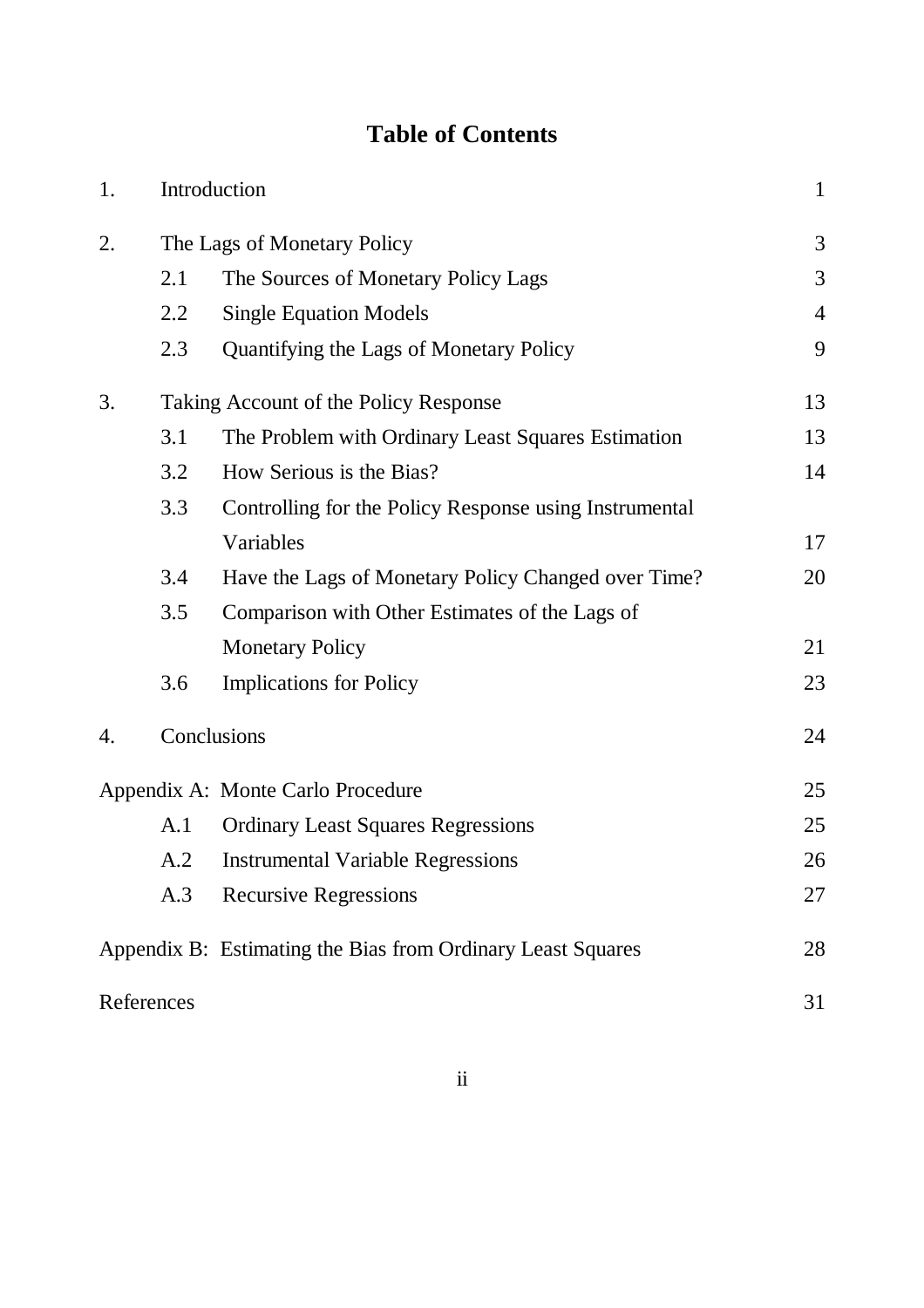## **THE LAGS OF MONETARY POLICY**

## **David Gruen, John Romalis and Naveen Chandra**

## **1. Introduction**

Good policy-making requires an appreciation of the dynamic relationship between the monetary policy instrument – the overnight cash rate – and the final objectives of policy – inflation and output. A thorough analysis of this relationship between instrument and objectives is a large task, however, because of the many transmission channels through which monetary policy influences the economy. Rather than examining each of these channels, this paper has the more modest aim of estimating the aggregate impact on Australian economic output of changes in the domestic short-term real interest rate.

The task of isolating the impact of monetary policy on output would be made much easier if we had a good explanation for the underlying business cycle. While this is obviously complex, we do have good empirical evidence over the past 15 years that Australian output is strongly influenced by economic activity in the United States. US output is clearly 'exogenous' to the Australian economy since it is not affected by either Australian output or Australian monetary policy. But the presence of this powerful exogenous influence on Australian output makes it easier to identify econometrically the dynamic effect of monetary policy on Australian output.

Despite this econometric benefit delivered by the exogenous influence of the US, estimating the lags of monetary policy in Australia is not without its difficulties. As a rule, short-term real interest rates change only gradually, so that the current real interest rate is quite strongly correlated with interest rates in the recent past. As a consequence, it is hard to separate the effect on output of the current real interest rate from the delayed effects of the real rate in earlier periods. This problem leads to fairly wide margins of error in our estimates of the dynamic effect of monetary policy on output. Nevertheless, despite these wide margins of error, there is still strong evidence of an impact on output growth in the first, second and third years after a change in the domestic short-term real interest rate.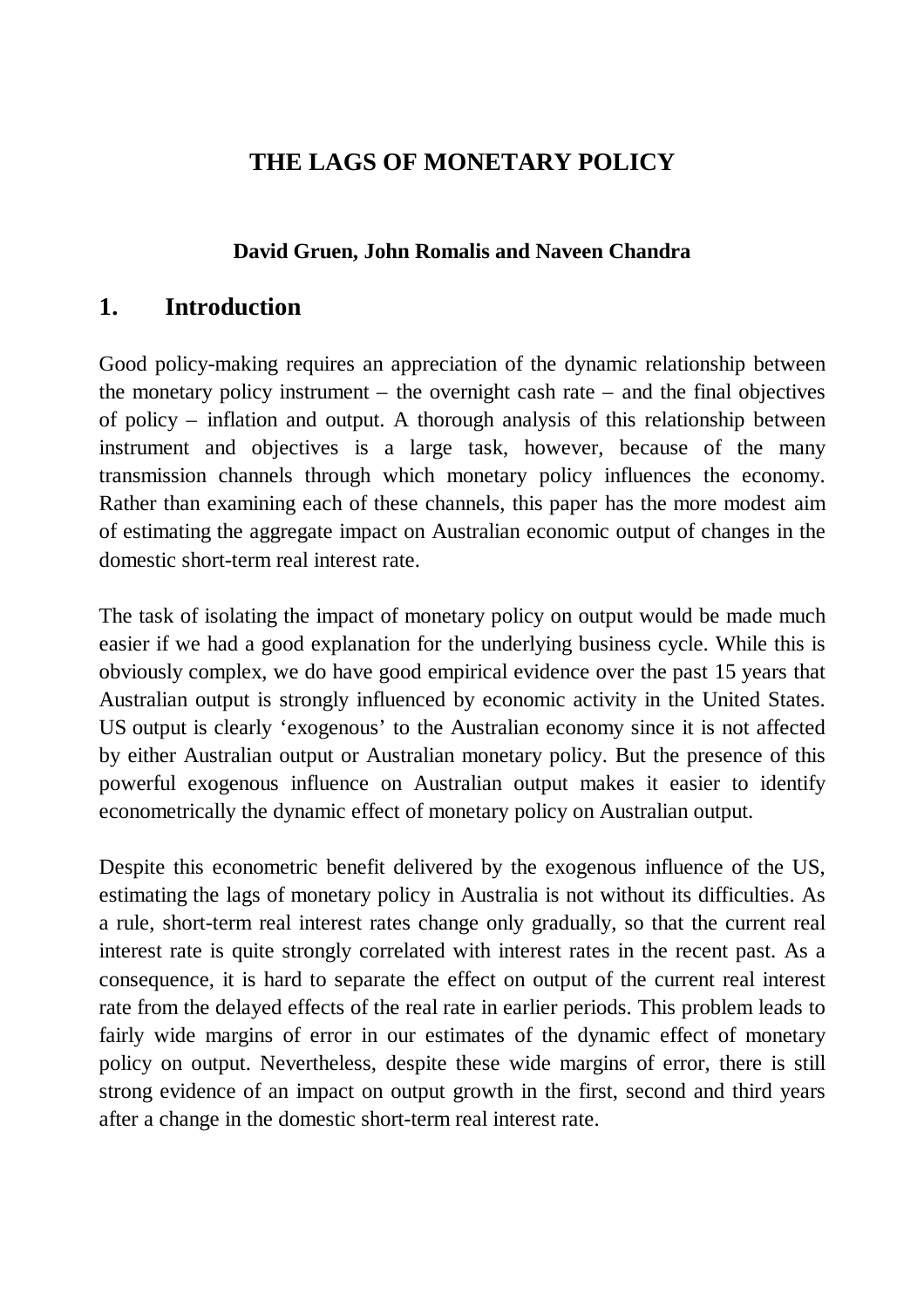Another difficultly in isolating the dynamic impact of monetary policy on output arises from the forward-looking nature of policy. As well as responding to data about the past, policy-makers also act on information about current and future economic developments that is not part of any simple aggregate analysis of the relationship between monetary policy and output. This paper will show that this implies that standard estimation techniques underestimate the strength of monetary policy's impact on output, and overestimate the length of the lags of monetary policy.

The next section of the paper begins with an analytical discussion of the sources of the lags of monetary policy. It then turns to single equation models of Australian output which provide good empirical descriptions of the domestic business cycle over the past 15 years. The main focus of the section is to estimate the effect of a one percentage point change in the short-term real interest rate on output growth over the subsequent three years.

The following section, Section 3, discusses the implications of policy-makers responding to information that is not available to the econometrician estimating the relationship between monetary policy and output. Under plausible assumptions, this is likely to result in an underestimation, using standard techniques, of the impact of monetary policy changes on output growth in the short run.

Making some allowance for this bias, we conclude that output growth falls by about one-third of one per cent in both the first and second years after a one percentage point rise in the short-term real interest rate and by about one-sixth of one per cent in the third year. Section 3 also finds that there is no evidence that the lags of monetary policy have become any shorter over the course of the 1990s. Finally, Section 3 discusses the policy implications of the relatively long and uncertain lags of monetary policy.

The paper ends with a brief summary of the main results.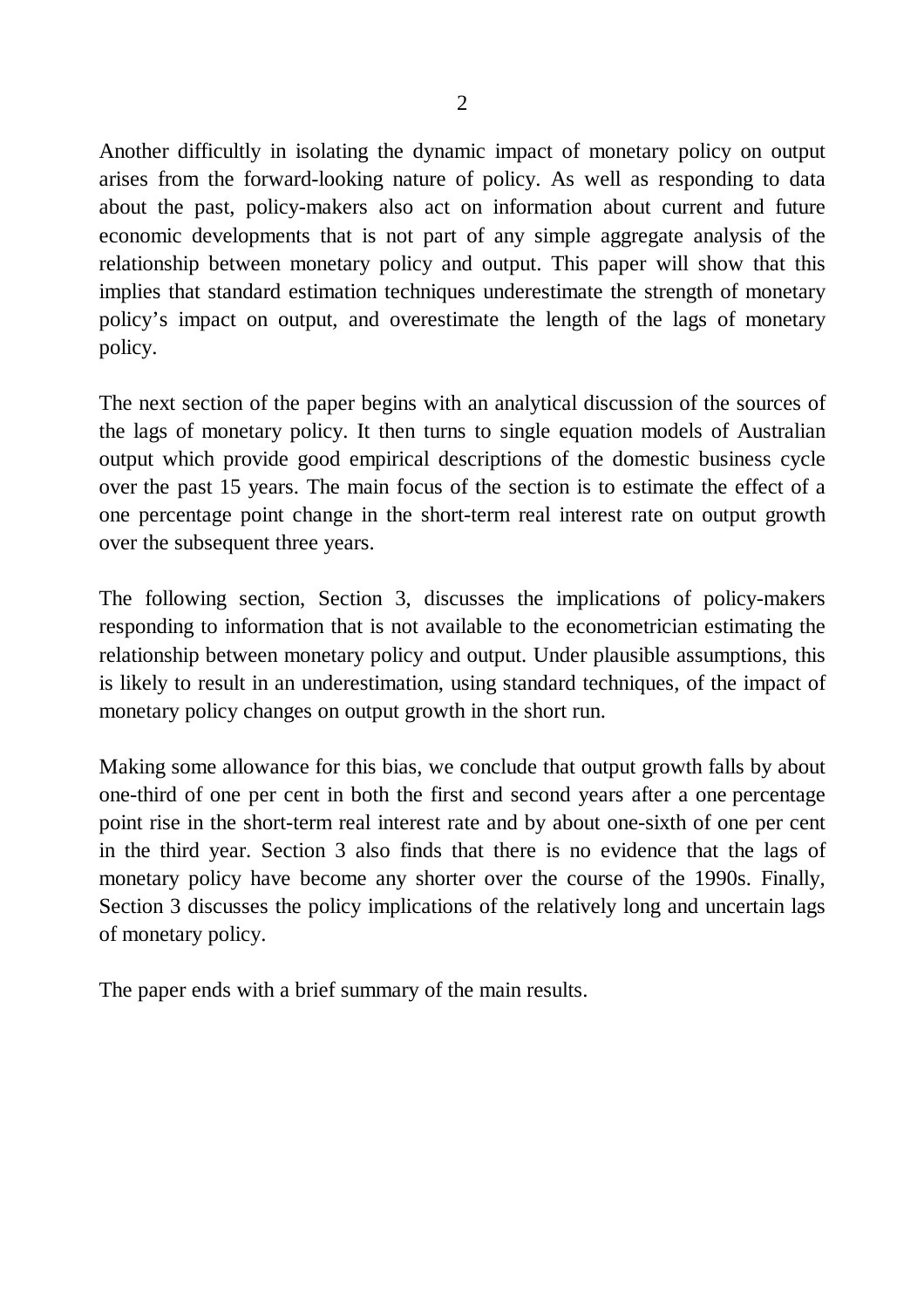## **2. The Lags of Monetary Policy**

### **2.1 The Sources of Monetary Policy Lags**

There are six main channels through which changes in interest rates affect economic activity: intertemporal substitution (since interest rates represent the price of expenditure in the present relative to the future), the effect of induced changes in the exchange rate on the tradeable sector, interest rate effects on other asset prices, cash-flow effects on liquidity constrained borrowers, credit supply effects, and the direct effect of changes in monetary policy on expectations of growth (Grenville 1996). Each of these channels – and the interaction between them – makes a contribution to the lags of monetary policy.

To begin at the beginning, however, the first source of monetary policy lags is the delay in pass-through of changes in the overnight cash rate to other interest rates. While the response of short-term money market interest rates is rapid and complete, pass-through to other interest rates such as the deposit and lending rates of financial intermediaries appears to be slower (Lowe 1995). Since intermediaries' interest rates are important determinants of cash-flow, asset prices, and the incentive to postpone expenditure, slow pass-through contributes to the transmission lag from the real cash rate to activity.

Beyond pass-through, an important source of lags arises from the gradual response of investment – both business investment and consumer investment in durables and dwellings – to changes in monetary policy. Adjustment costs associated with changing the level of the relevant capital stock are partly responsible. However, changes in interest rates also affect the incentive to postpone investment when returns are uncertain. The largely irreversible nature of many investments means that there is an option value to waiting to invest in a world of uncertainty (Dixit and Pindyck 1994). When a firm or individual makes an irreversible investment, this option is exercised, eliminating the possibility of waiting for the arrival of new information that might have affected the timing or the desirability of the investment. A change in interest rates affects this option value, and will therefore affect the timing of the investment.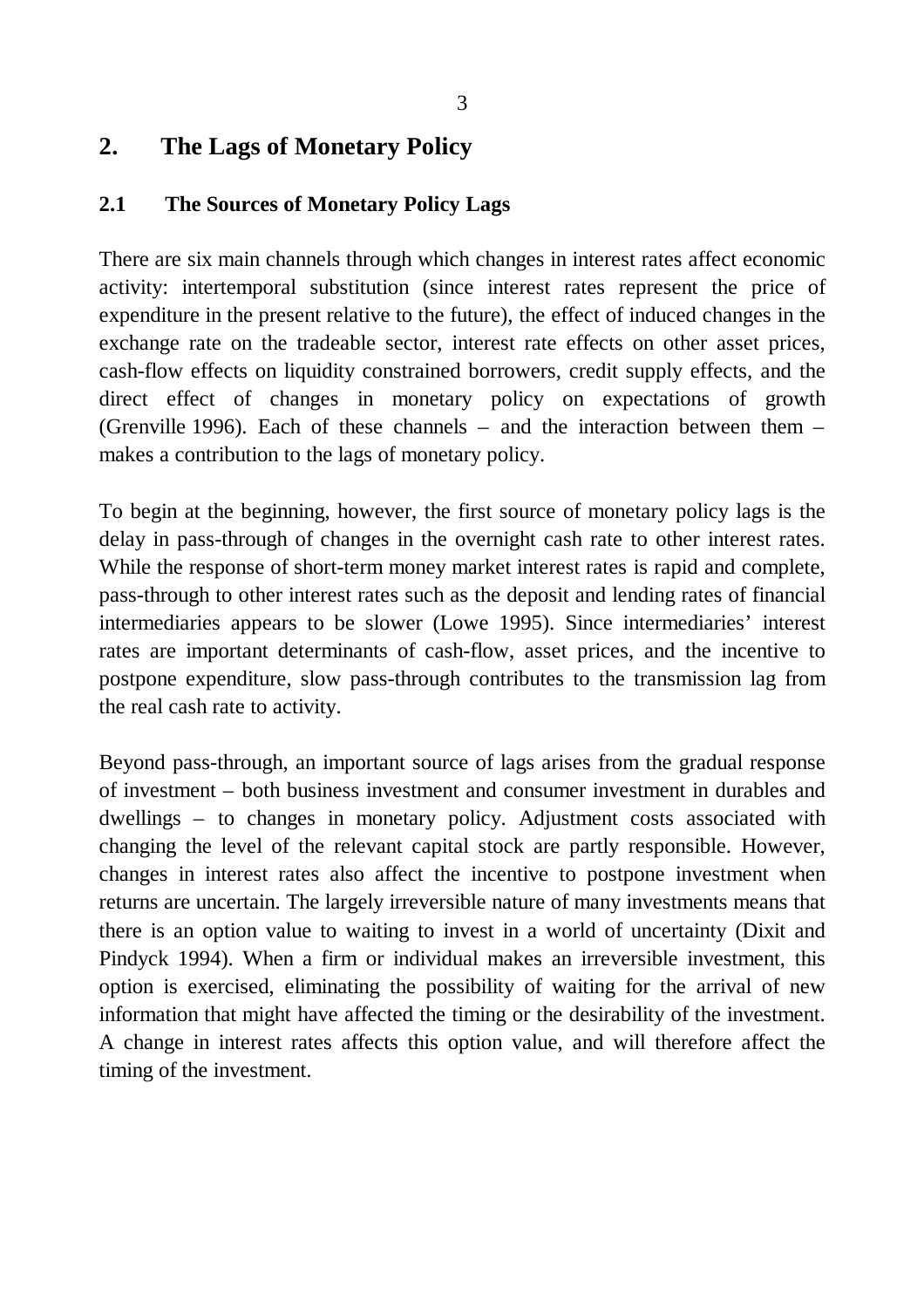Empirical estimates for the US suggest quite long lags in the adjustment of investment to shocks. For example, Jorgenson and Stephenson (1967) report a mean lag of seven quarters between changes in the rental price of capital and investment in US manufacturing, while Shapiro (1986) estimates that, in response to a shock to the required rate of return on capital, more than half the adjustment in the manufacturing capital stock occurs in the first year, but it takes over four years to be complete.

Turning to asset markets, economic theory would lead one to expect the full implications of a change in monetary policy to be incorporated into asset prices as soon as the change became apparent. In the important case of the exchange rate, however, this does not appear to occur. Thus, for example, Eichenbaum and Evans (1995) find, for the US, that contractionary monetary policy leads to a prolonged gradual appreciation of the domestic currency with the maximal appreciation occurring after two to three-and-a-half years. As a consequence, the exchange rate effects on the tradeable sector of the economy are also gradual and prolonged.

Finally, developments in one sector of the economy are gradually transmitted to other parts of the economy as agents who were initially unaffected by the monetary policy change respond to the altered behaviour of their suppliers and customers. These transmission channels to the wider economy also contribute to the aggregate lags of monetary policy.

### **2.2 Single Equation Models**

Turning to empirical analysis, we begin with single equation models for Australian output. We use a general-to-specific modelling strategy in which insignificant lags of the variables are sequentially eliminated, leading eventually to parsimonious specifications. The models are variants of an earlier model estimated by Gruen and Shuetrim (1994).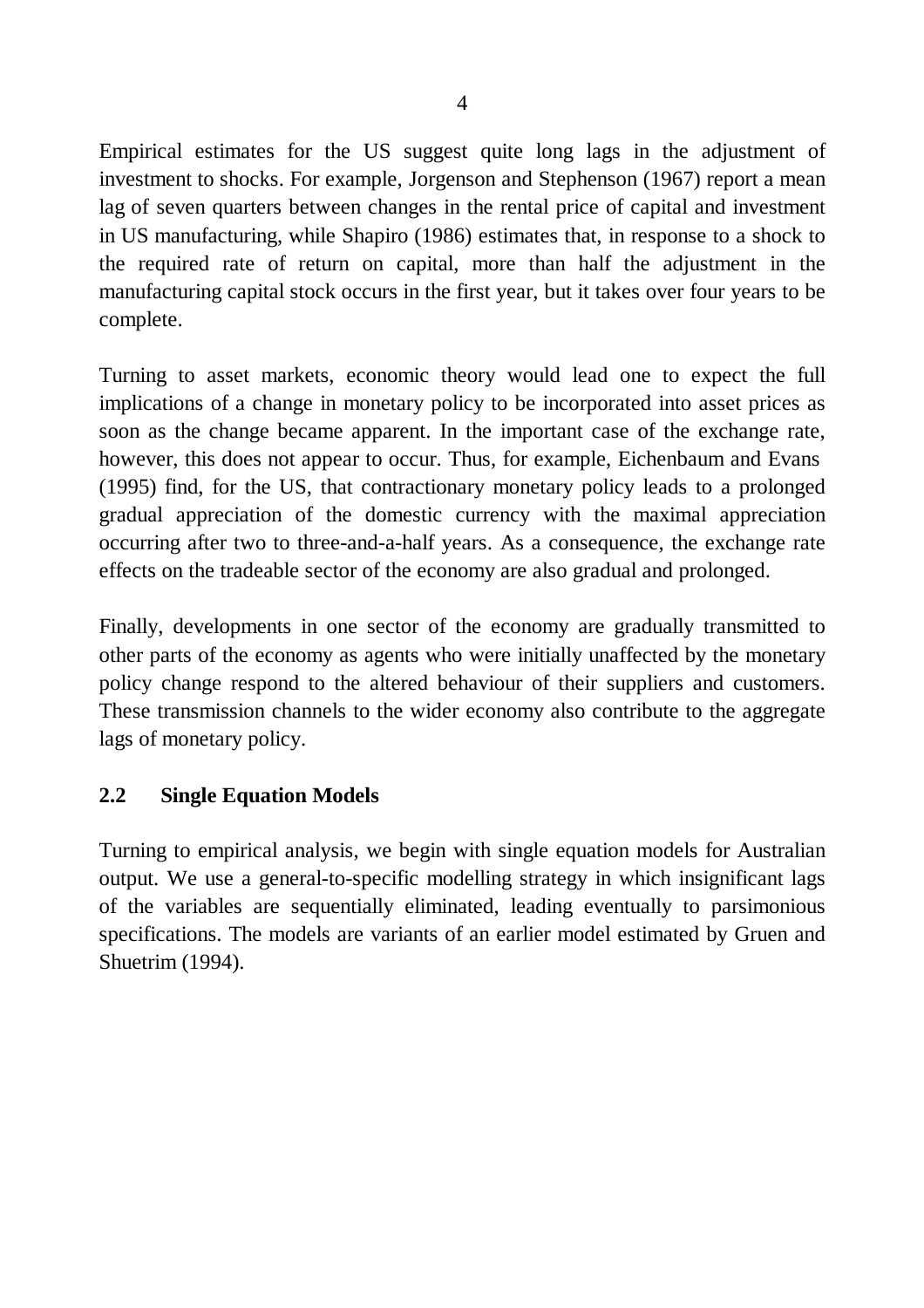We present two models which differ only in their treatment of inflationary expectations. After eliminating insignificant lags, both models take the form,

$$
\Delta y_t = \mathbf{a} + \sum_{j=0}^{6} \mathbf{b}_j r_{t-j} + \left[ \mathbf{g}_2 \Delta f_{t-2} + \mathbf{g}_4 \Delta f_{t-4} \right] + \mathbf{d}_{t-1} + \mathbf{c}_{W_{t-1}} + \sum_{j=0}^{1} \mathbf{f}_j \Delta w_{t-j} + \mathbf{e}_t, (1)
$$

where  $\Delta y_t$  is quarterly growth of Australian non-farm output,  $r_t$  is the short-term real interest rate,  $\Delta f_t$  is growth of Australian farm output,  $y_{t-1}$  and  $w_{t-1}$  are the lagged log levels of Australian non-farm output and US output, and *e<sup>t</sup>* is a mean-zero error term. Summary results for the two models, estimated by ordinary least squares, are shown in Table 1<sup>1</sup>

The first two sets of independent variables model the influence of domestic variables on output. To control for domestic monetary policy, we use current and lagged values of the short-term real interest rate. With our focus on the length of the lags of monetary policy, we want to allow considerable flexibility in the estimated pattern of influence of monetary policy on output. We therefore use lags 0 to 6 of the short-term real interest rate, rather than eliminating all insignificant lags as we do for other variables.

We assume inflationary expectations are backward-looking. For the underlying CPI model, we use the overnight cash rate set by the Reserve Bank minus underlying consumer price inflation over the past year to measure the short-term real interest rate, while for the headline CPI model, we subtract headline consumer price

<sup>&</sup>lt;sup>1</sup> We are faced with the common difficulty in econometrics that we require a timespan long enough to generate meaningful results but not so long that the underlying economic relationships change substantially during the estimation period. With this in mind, we omit the more financially regulated 1970s, and estimate from the financial year 1980/81 to the present, that is, 1980:Q3 to 1996:Q1, giving 63 quarterly observations. For our purposes, the float of the Australian dollar in December 1983 was not an important regime change because, from 1980 to 1983, the exchange rate was adjusted daily via a crawling peg with the US\$ and was therefore fairly flexible. For both models, the general specification from which we begin includes contemporaneous and four lags of farm output growth and US GDP growth as well as lags one to four of the dependent variable. A trend term is insignificant when added to either regression.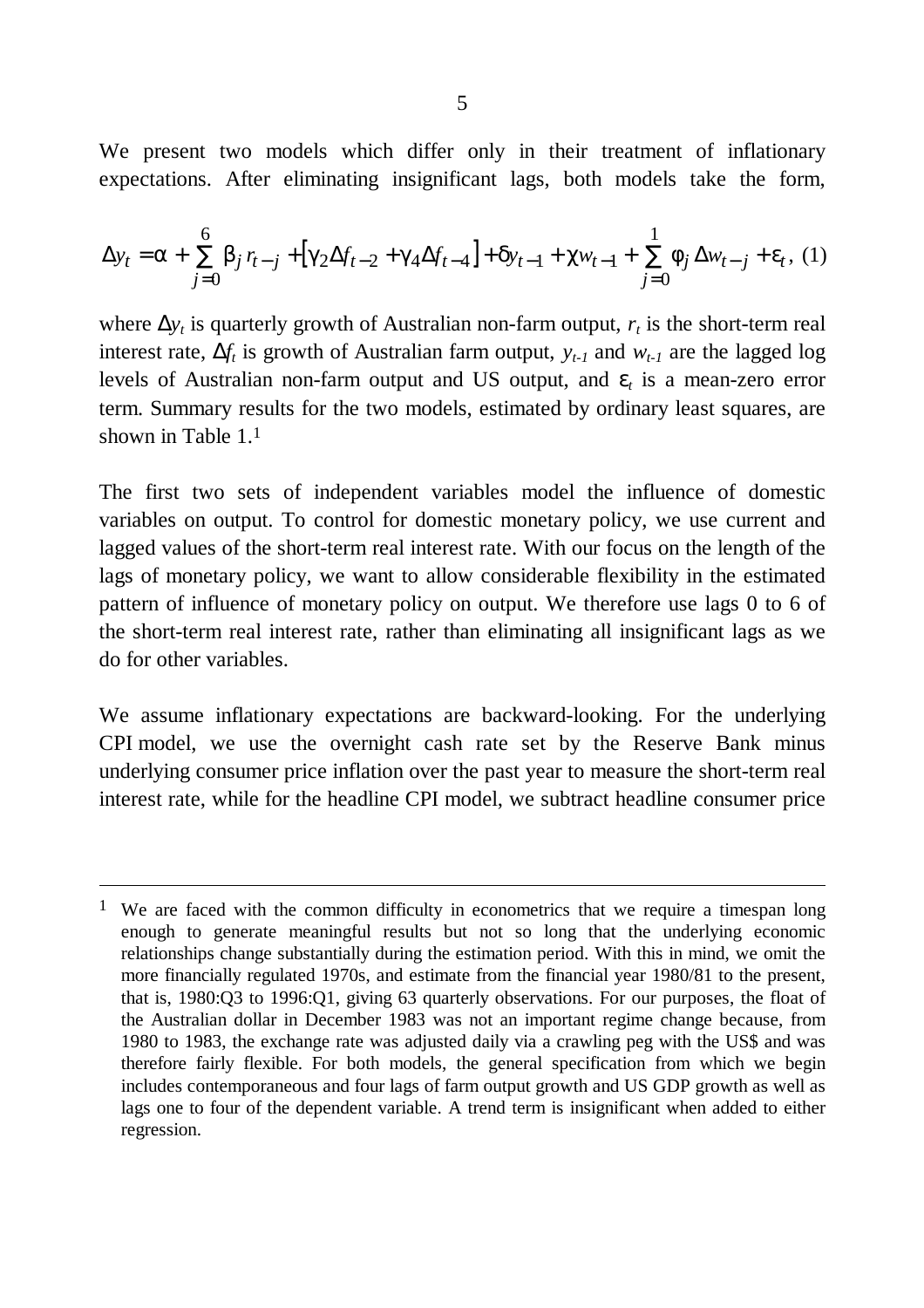inflation over the past year.2 For both models, the coefficients on individual lags of the real interest rate are estimated imprecisely, but the mean of the real interest rate coefficients is negative, as expected, and highly significant (Table 1).3

The second set of domestic variables controls for the influence of farm output on the rest of the Australian domestic economy. Although the farm sector accounts for only about 4 per cent of the Australian economy, widespread droughts, and the subsequent breaking of those droughts, lead to large changes in farm output which have multiplier effects on the wider economy.

The rest of the independent variables in the equation control for both the short-run and longer-run effects of US output growth on Australian output. Including lagged log levels in the regression allows for a possible long-run (cointegrating)

<sup>&</sup>lt;sup>2</sup> We also generated estimates of the short-term real interest rate using a survey-based measure of consumers' inflation expectations from the Melbourne Institute survey. The estimation results were qualitatively similar, though the explanatory power of the regression was reduced. Of the two measures of the past inflation used in our estimation, it is unclear which is a better measure of inflationary expectations in the economy. The headline measure is more widely reported but is directly affected by changes in the overnight cash rate (via their effect on variable-rate housing mortgage interest rates); by contrast, the underlying measure, which excludes this direct effect, is a better measure of core consumer price inflation.

 $3\,$  As a check of robustness, we also estimated the regression using the yield gap (the cash rate minus the 10-year bond rate) instead of the real cash rate to control for the influence of monetary policy. The results are qualitatively similar, although both the explanatory power of the regression and the significance of this measure of monetary policy are much reduced.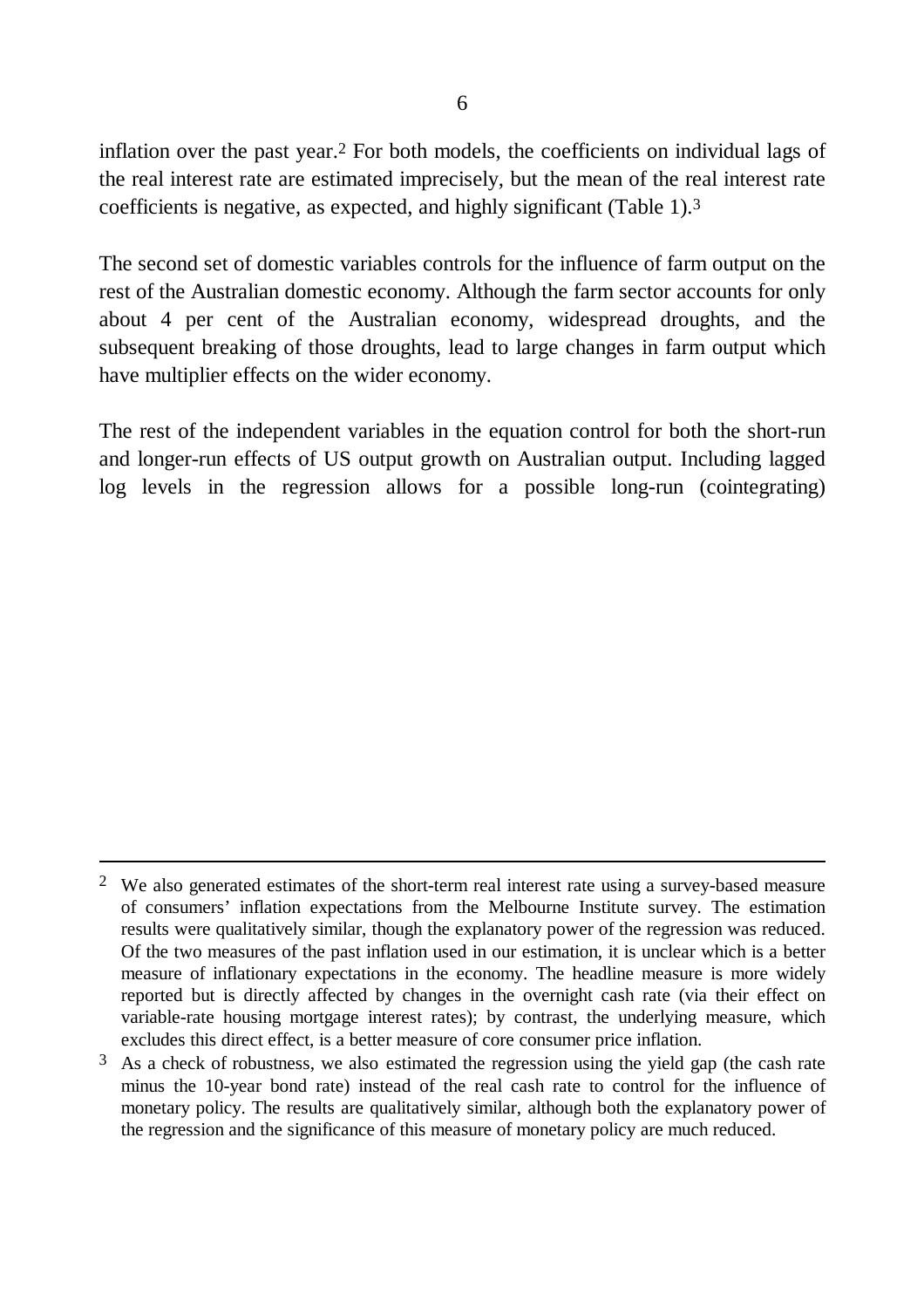| $\Delta y_t = \pmb{a} + \sum_{j=0}^{T} \pmb{b}_j r_{t-j} + \left[ \pmb{g}_2 \Delta f_{t-2} + \pmb{g}_4 \Delta f_{t-4} \right] + \pmb{d}_{t-1} + \pmb{c} w_{t-1} + \sum_{i=0}^{T} \pmb{f}_j \Delta w_{t-j} + \pmb{e}_t$ |                          |                           |  |  |  |
|------------------------------------------------------------------------------------------------------------------------------------------------------------------------------------------------------------------------|--------------------------|---------------------------|--|--|--|
| Variables                                                                                                                                                                                                              | Underlying               | Headline                  |  |  |  |
|                                                                                                                                                                                                                        | CPI Model <sup>(b)</sup> | CPI Model <sup>(b)</sup>  |  |  |  |
| Constant                                                                                                                                                                                                               | 24.64**<br>(2.82)        | 23.46**<br>(2.64)         |  |  |  |
| Real cash rate <sup>(c)</sup>                                                                                                                                                                                          | $-0.035$<br>${0.00}$     | $-0.036$<br>${0.00}$      |  |  |  |
| Farm output % change (lag 2)                                                                                                                                                                                           | $0.020*$<br>(2.39)       | $0.020*$<br>(2.26)        |  |  |  |
| $(\text{lag } 4)$                                                                                                                                                                                                      | $-0.020*$<br>$(-2.23)$   | $-0.020*$<br>$(-2.04)$    |  |  |  |
| Lagged Australian GDP log level                                                                                                                                                                                        | $-0.31**$<br>$(-5.78)$   | $-0.34**$<br>$(-5.96)$    |  |  |  |
| Lagged US GDP log level                                                                                                                                                                                                | $0.38**$<br>(6.02)       | $0.42**$<br>(6.21)        |  |  |  |
| US GDP % change <sup>(c)</sup>                                                                                                                                                                                         | 0.047<br>${0.00}$        | 0.061<br>${0.00}$         |  |  |  |
| $R^2$<br>Adjusted $R^2$<br>Standard error of residuals                                                                                                                                                                 | 0.68<br>0.60<br>0.56     | 0.68<br>0.59<br>0.56      |  |  |  |
| F-test for joint significance of Australian<br>and US GDP levels                                                                                                                                                       | 20.0<br>${0.00}$         | 21.3<br>${0.00}$          |  |  |  |
| LM test for autocorrelation of residuals:                                                                                                                                                                              |                          |                           |  |  |  |
| First order<br>First fourth order                                                                                                                                                                                      | 1.49<br>${0.22}$<br>6.58 | 0.083<br>${0.77}$<br>4.99 |  |  |  |
|                                                                                                                                                                                                                        | ${0.16}$                 | ${0.29}$                  |  |  |  |
| Breusch-Pagan test for heteroscedasticity                                                                                                                                                                              | 20.27<br>${0.09}$        | 16.83<br>${0.21}$         |  |  |  |

**Table 1: Australian Non-farm GDP Growth Regressions(a)**

Notes: (a) The models are estimated by ordinary least squares using quarterly data over the period 1980:Q3 to 1996:Q1. Numbers in parentheses () are t-statistics. Numbers in braces {} are p-values. Individual coefficients marked with \*(\*\*) are significantly different from zero at the 5%(1%) level. All variables in log levels and their differences are multiplied by 100 (so growth rates are in percentages).

(b) To derive the real interest rate, inflation expectations are based on the underlying CPI or on the headline CPI.

(c) The mean coefficient is reported for the real cash rate and US GDP % change to summarise the coefficients on these variables. The p-values are derived from F-tests of the joint significance of the lags.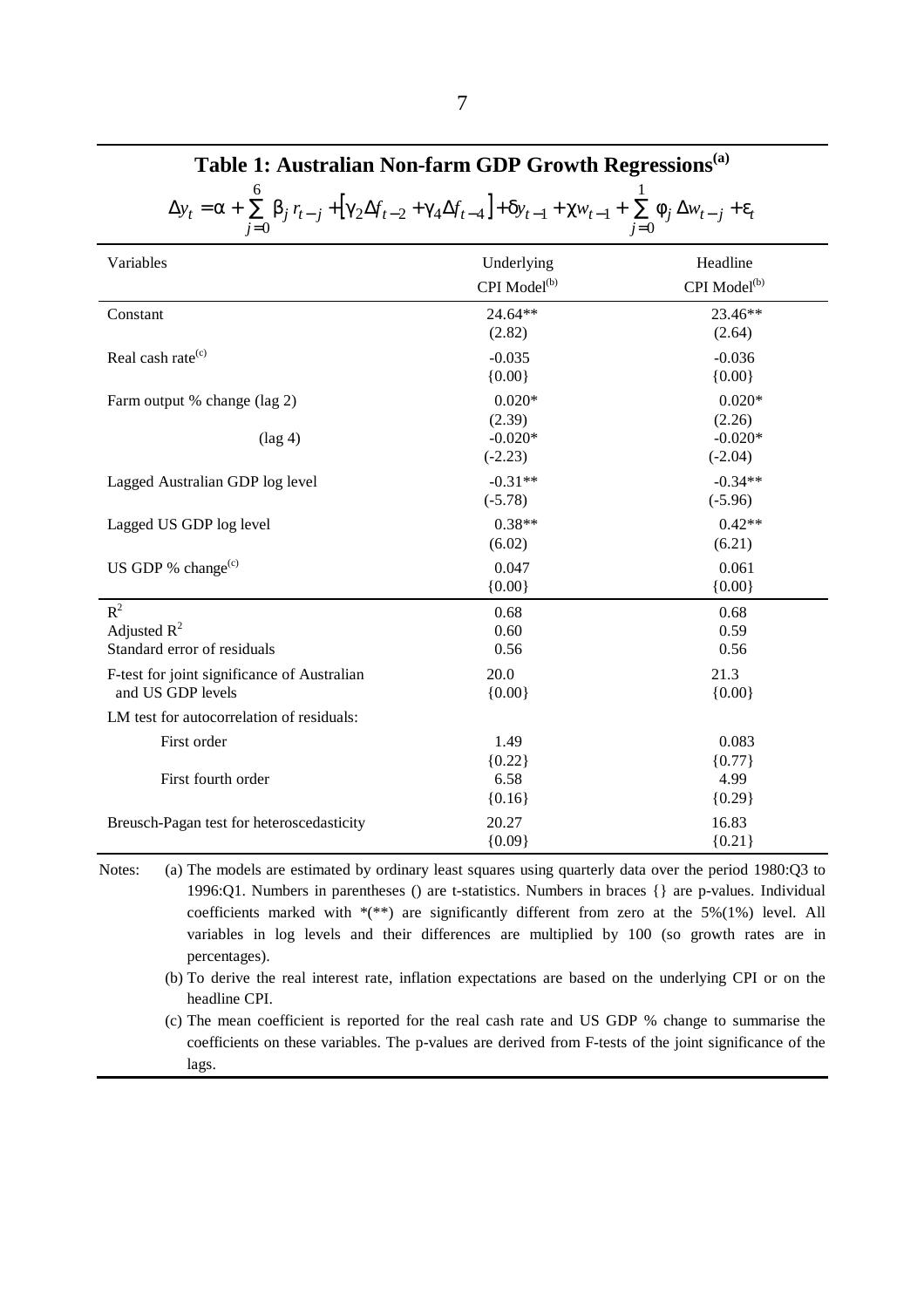relationship between the log levels of Australian and US output, with the results providing strong evidence of the existence of this relationship.4

The importance of US output for the Australian business cycle, recently highlighted by McTaggart and Hall (1993), appears to arise for several reasons. In the shorter run, links between financial markets (Gruen and Shuetrim 1994; de Roos and Russell 1996; and Kortian and O'Regan 1996), effects on Australian business confidence (Debelle and Preston 1995) and a disproportionately large response of Australian exports to the US business cycle (de Roos and Russell 1996) all play a role. In the longer run, technology transfer from the US seems to be important (de Brouwer and Romalis 1996).

Both model regressions have appealing statistical properties, with no evidence of first-order or first to fourth-order serial correlation and no strong signs of heteroscedasticity. Despite their simplicity, the equations explain a substantial part of the variation in Australian quarterly non-farm GDP growth, with adjusted *R* 2 s of 0.60 and 0.59. Both models explain the major features of the Australian business cycle since 1980. Figure 1 shows the results from the underlying CPI model.

<sup>&</sup>lt;sup>4</sup> Augmented Dickey-Fuller tests do not reject the hypothesis that the log levels of GDP are stochastically non-stationary I(1) variables (Gruen and Shuetrim 1994). In the regressions in Table 1, the F-statistic for the joint significance of the lagged log levels of Australian and US GDP can be used to test for the existence of a long-run relationship between these variables whether they are I(0) or I(1) variables. It does, however, have a non-standard distribution. For both regressions, we reject the null of no long-run relationship at the 1 per cent level based on critical values tabulated in Pesaran, Shin and Smith (1996).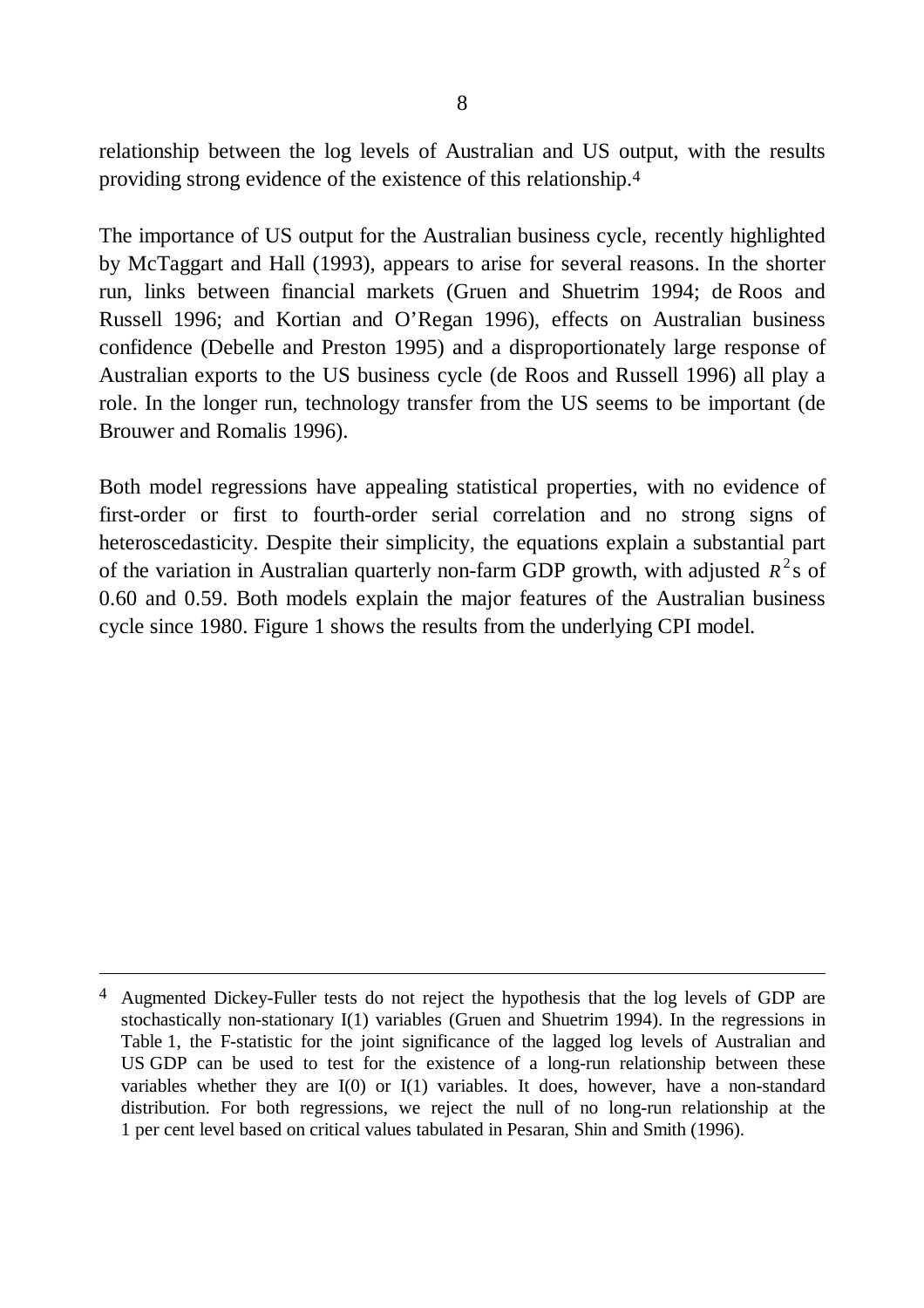

Four-quarter-ended growth, underlying CPI model

## **2.3 Quantifying the Lags of Monetary Policy**

 $\overline{a}$ 

We now return to the lags of monetary policy, and examine the impact on domestic output of a sustained one percentage point rise in the domestic short-term real interest rate. Of course, in conducting this exercise, we should not lose sight of the fact that the domestic real rate is determined in the longer run by the world real rate rather than by domestic monetary policy.5

For both models, Figure 2 shows the effect of the rise in the domestic real interest rate on the level of non-farm output, while Figure 3 shows the effect on the

<sup>5</sup> Since Australia is small in the world capital market, the Australian short-term real interest rate is determined in the long run by the world short-term real interest rate plus or minus a risk premium (assuming no long-run trend in the Australian real exchange rate). Nevertheless, domestic monetary policy determines the Australian short-term real interest rate for long enough to have an important influence on the Australian macroeconomy.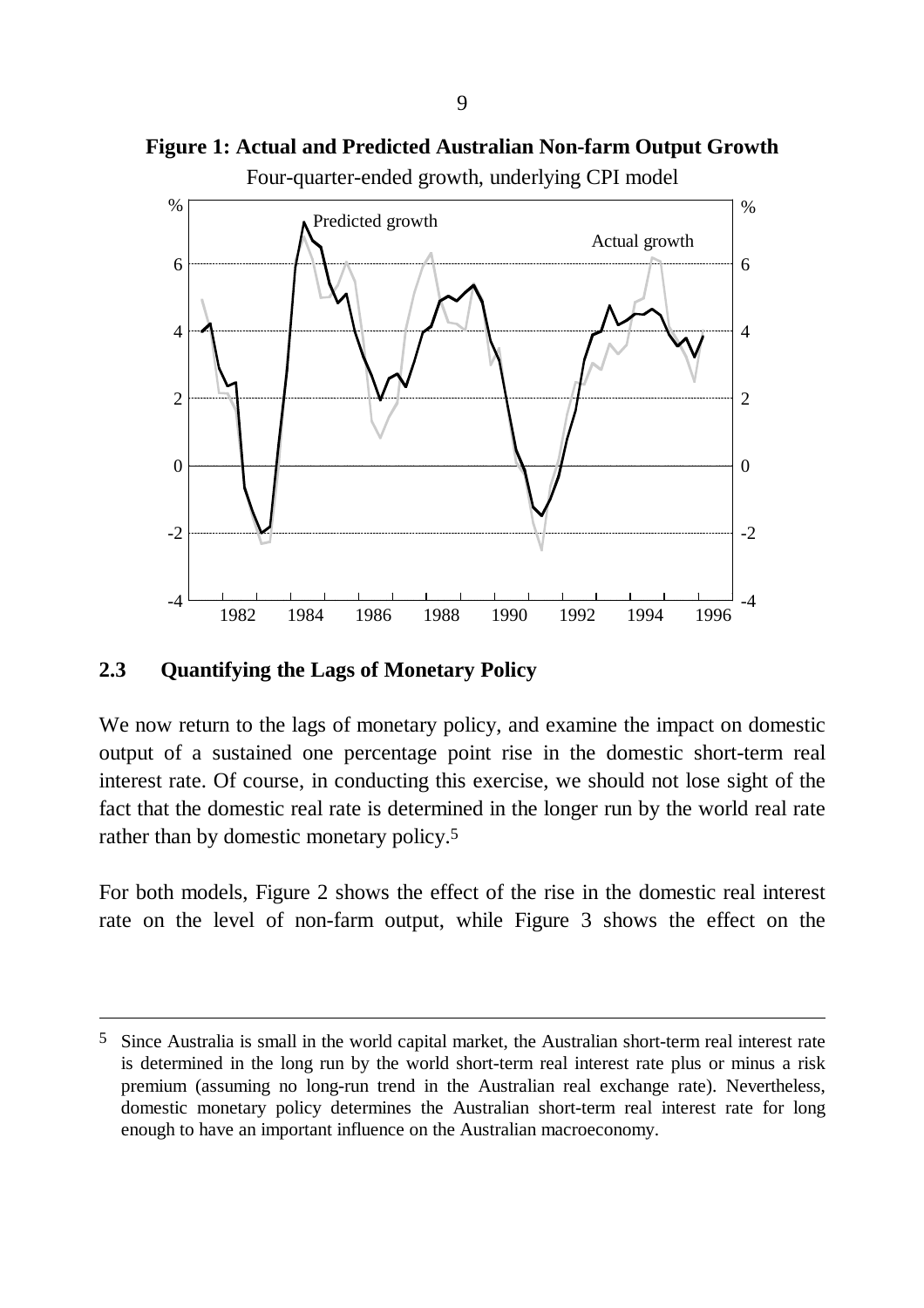year-ended growth of non-farm output. Both figures show point estimates and 90 per cent confidence intervals.6



**Figure 2: Impact of Monetary Policy on the Level of Output**

Note: The figure shows point estimates and 90 per cent confidence intervals for the impact on the level of non-farm output of a one percentage point rise in the short-term real interest rate at the beginning of quarter 1.

The level of output in either model falls slightly for the first few quarters after a rise in the short-term real interest rate, but the fall is statistically insignificant. Over time, however, the contractionary effect on output gets stronger and becomes increasingly significant. Almost all the effect on the level of output occurs within three years.

 $6\text{ }$  The rise in the real interest rate occurs at the beginning of quarter 1. Therefore, for quarters 1, 2 and 3, the effect on year-ended growth shown in Figure 3 is small partly because the real interest rate has been raised for less than a year. The first year is defined to be from quarter 0 to 4, and the second year from quarter 4 to 8. Since the effect on output of a rise in the real interest rate is a non-linear function of the model parameters, the confidence intervals are estimated using a Monte Carlo procedure described in Appendix A. The point estimates shown in the figures are median outcomes from these simulations, and so they differ very slightly from results derived from the OLS regressions.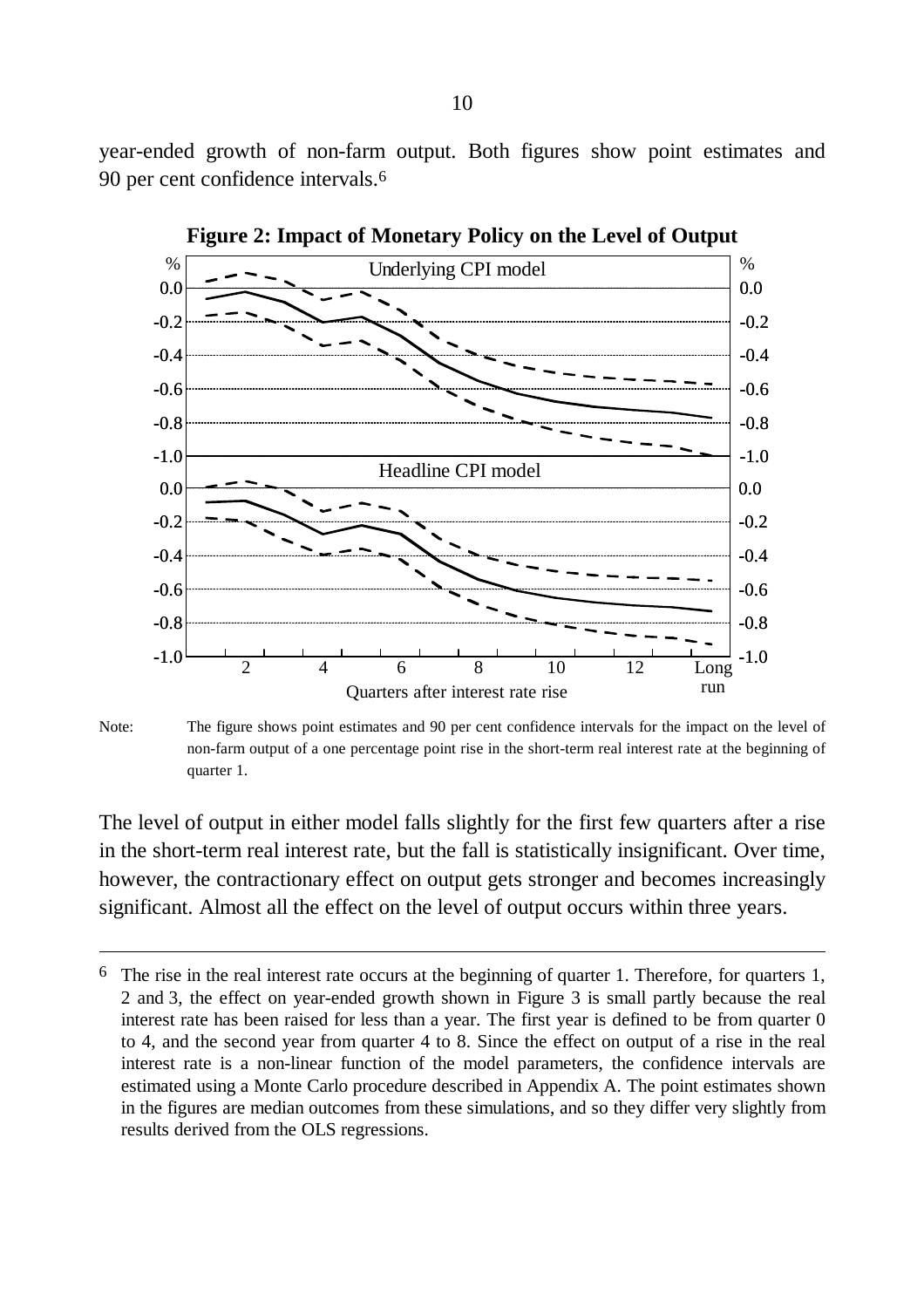

**Figure 3: Impact of Monetary Policy on Four-quarter-ended Growth**

Note: The figure shows point estimates and 90 per cent confidence intervals for the impact on four-quarter-ended growth of non-farm output of a one percentage point rise in the short-term real interest rate at the beginning of quarter 1.

It is also clear, however, that the confidence intervals are quite wide. The current real interest rate and its lags are quite strongly correlated, leading to unavoidable problems of multicollinearity in the regressions.7 As a consequence, it is hard to disentangle the effect on output of the current real interest rate from the delayed effects of the real rate in earlier quarters. In other words, it is hard to estimate accurately the length of the lags of monetary policy.

Another way to highlight this problem is to compare results from the two models on the estimated effect on output growth in the first and second years after a rise in the real interest rate. Assuming inflationary expectations respond to underlying inflation, the fall in output growth is smaller in the first year than in the second (the point

l

 $7$  For example, the correlation coefficient between the current real interest rate, defined using underlying inflation, and its lags falls from 0.88 for the first lag to 0.74, 0.63, 0.50, 0.34 and 0.22 for the sixth lag.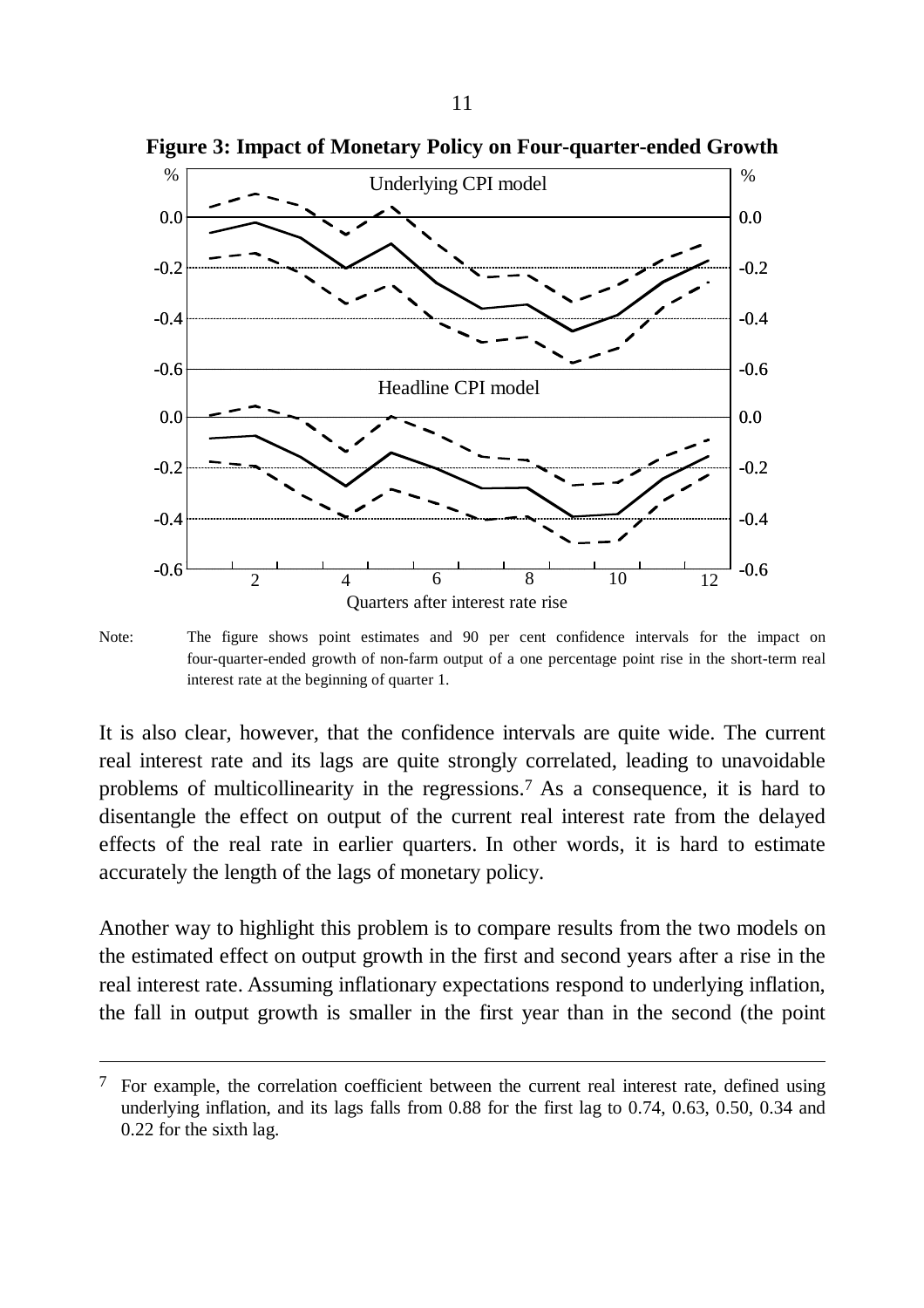estimates are falls in growth of 0.20 per cent and 0.34 per cent), suggesting that the lags in the transmission of monetary policy to output are quite long. Alternatively, assuming inflationary expectations respond to headline inflation, the fall in output growth in the two years is almost the same (the point estimates are 0.26 per cent and 0.28 per cent), suggesting rather shorter lags. The point of this comparison is clear enough: subtle changes in assumptions about inflationary expectations can lead to somewhat different estimated results.

As might be expected, while the point estimates from the two models are different, these differences are not statistically significant. Although the underlying CPI model suggests that the contractionary impact is stronger in the second year, at conventional levels of significance we cannot reject the alternative hypothesis that the impact is in fact stronger in the first year.8

An alternative way to summarise the length of the lags of monetary policy is to calculate the average lag length, defined by

average lag length (in quarters) = 
$$
\sum_{i=1}^{\infty} (i-1) \Delta m_i / \sum_{i=1}^{\infty} \Delta m_i,
$$
 (2)

where  $\Delta m_i$  is the effect on non-farm output growth in quarter *i* of the one percentage point rise in the real interest rate.9 Using this formula for the underlying CPI model, the average length of the monetary policy lag is 6.4 quarters; for the headline model, it is a slightly smaller 5.8 quarters. For the reasons explained above, these numbers are again estimated imprecisely, with the 90 per cent confidence interval from 5.1 to 7.7 quarters for the underlying model, and 4.5 to 7.0 quarters for the headline model.

<sup>8</sup> In about 12 per cent of the Monte Carlo simulations of the underlying CPI model, the contractionary impact on output is stronger in the first year.

 $9\degree$  To give an example, if the interest rate rise led to an immediate once-off fall in the level of output (and hence a once-off fall in output growth in quarter 1) the average lag length as calculated by Equation (2) would be zero, as required.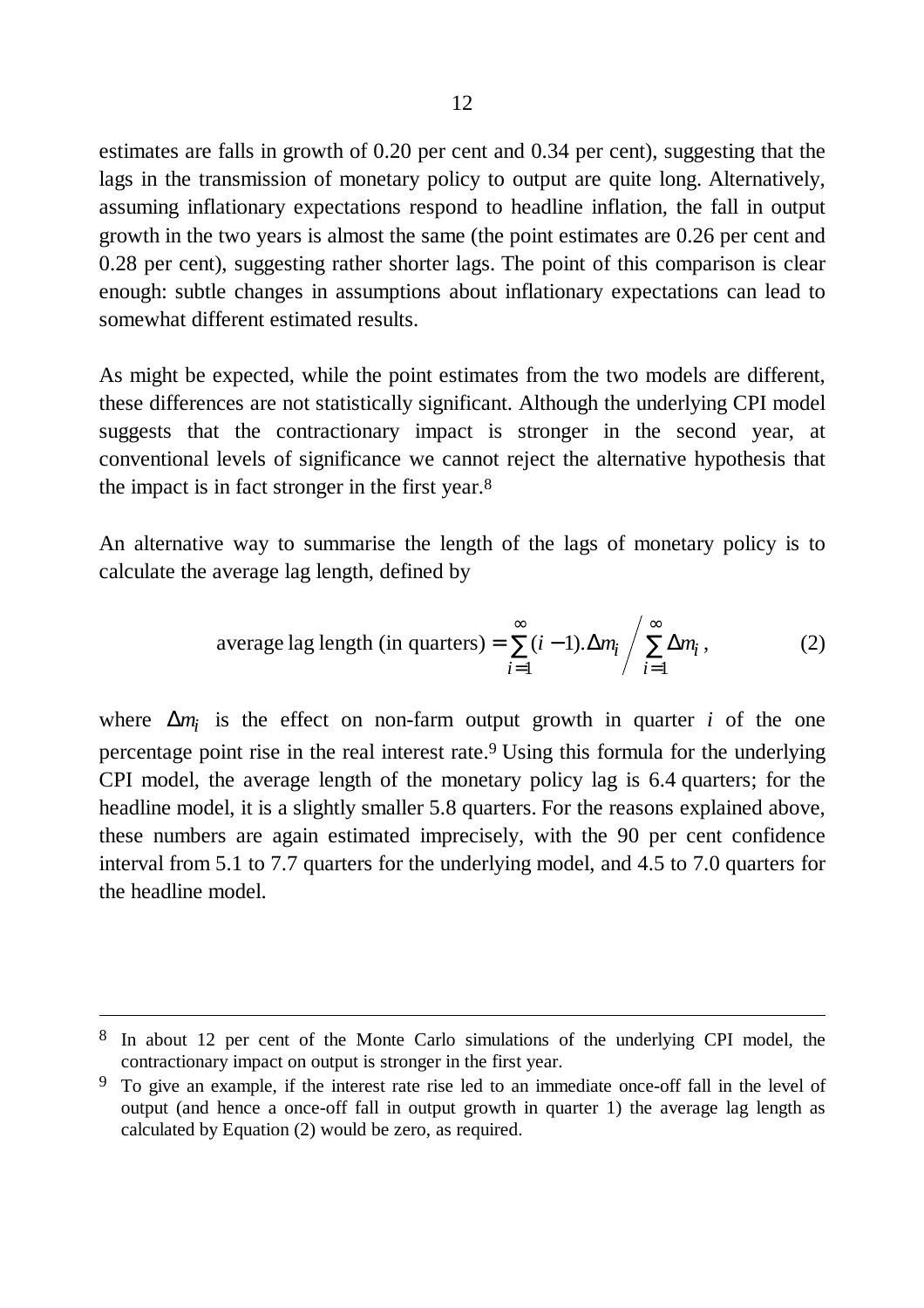## **3. Taking Account of the Policy Response**

#### **3.1 The Problem with Ordinary Least Squares Estimation**

Estimating the lags of monetary policy using the approach adopted in the last section has an important drawback. In setting monetary policy, policy-makers do not rely solely on data about the past, but base their decisions also on information about current and expected future developments in inflation and output. From an econometric viewpoint, this renders the real interest rate an endogenous variable, that is likely to be correlated with the current and future residuals in an output equation.

The nature of the problem can be explained using a simple model. Assume that output depends negatively on the real interest rate, while the real interest rate is set on the basis of incoming information about output. In symbols,

$$
y_t = -r_t + u_t
$$
  

$$
r_t = I_t + \mathbf{n}_t,
$$

where  $y_t$  is output,  $r_t$  is the real interest rate,  $u_t$  and  $\mathbf{n}_t$  are independent error terms and  $I_t$  is information about current output, and is therefore correlated with current output (E<sub>t</sub>(*I<sub>t</sub> u<sub>t</sub>*) = *g*. The correlation γ is positive because monetary policy will be tighter when output is expected to be above average.

If the output equation,  $y_t = a r_t + u_t$ , is now estimated by ordinary least squares (OLS) the resulting estimate of *a* is, on average, smaller in magnitude than the true value,  $\mathbf{a} = -1$ . If the variables  $u_t$ ,  $\mathbf{n}_t$  and  $I_t$  have zero means and unit variances, the ratio  $R_a$  of the OLS estimate of *a* to its true value is  $R_a = 1 - g/2$ , which is less than one.10 Since monetary policy is not set solely on the basis of past information, the strength of its impact on output is underestimated by OLS – at least in this simple framework.

Unfortunately, the problem is more serious than simply underestimating the strength of monetary policy. The ordinary least squares approach also tends to overestimate

<sup>&</sup>lt;sup>10</sup> The wording in the text is heuristic rather than rigorous. The actual definition of  $R_a$  is  $R_{a}$  = plim $\hat{a}$  / *a* where  $\hat{a}$  is the OLS estimate of *a*, and plim is the probability limit.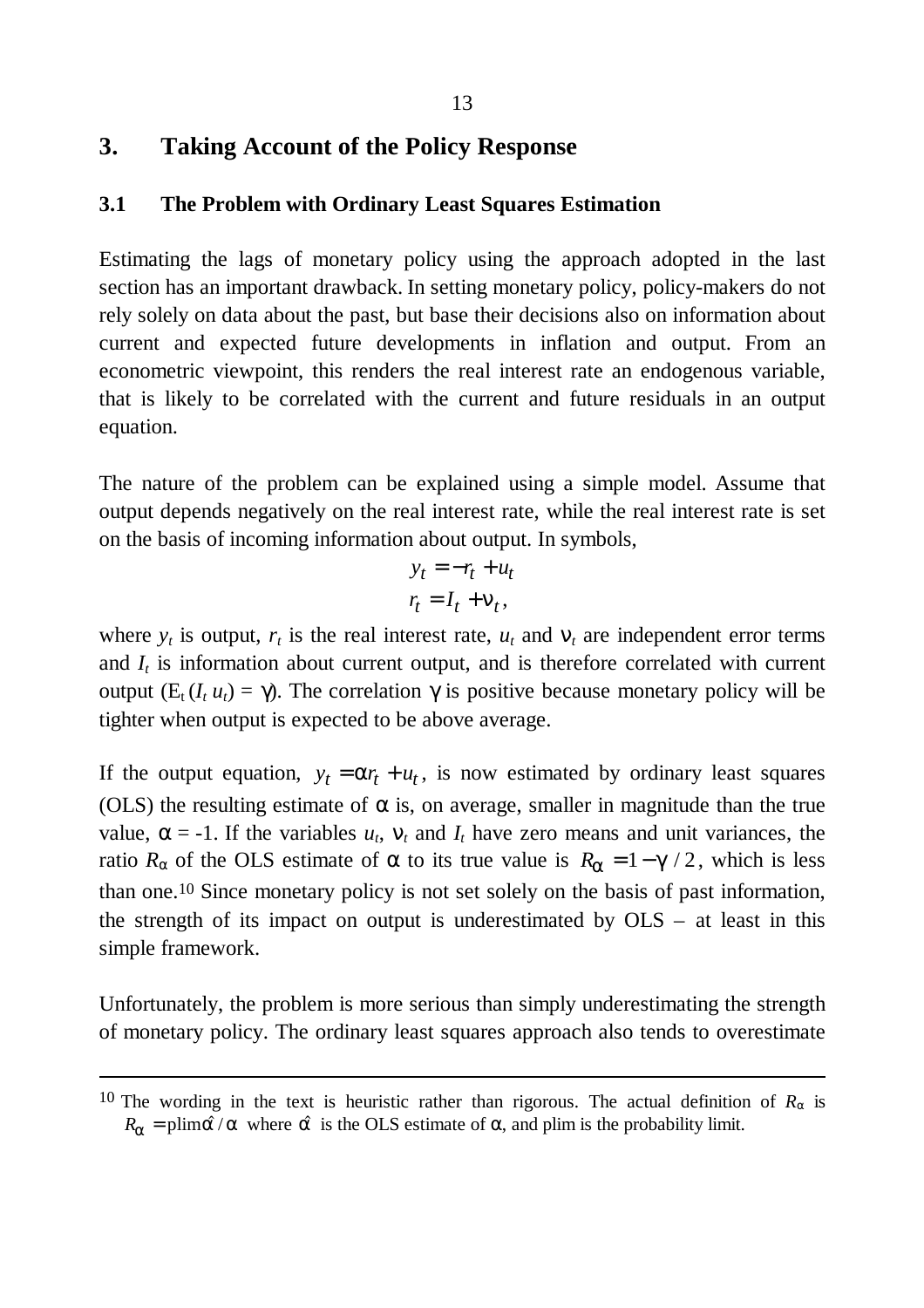the length of the lags of monetary policy. To illustrate this point, extend the above model to one in which output depends negatively on both the current and first lag of the real interest rate, while the real interest rate responds to information about output in both the current and next periods. In symbols,  $y_t = -r_t - r_{t-1} + u_t$ 

$$
r_t = I_t + J_t + \mathbf{n}_t,
$$

where we have introduced the variable  $J_t$  which is information available in period  $t$ about output in period  $t+1$ , and is therefore correlated with output in period  $t+1$  (E<sub>t</sub>(*J<sub>t</sub>*  $u_{t+1}$ ) =  $d$ ). Estimating the output equation,  $y_t = a r_t + b r_{t-1} + u_t$ , by OLS − leads to estimates of *a* and *b* which are, on average, smaller in magnitude than their true values,  $\mathbf{a} = \mathbf{b} = -1$ . If the two errors,  $u_t$  and  $\mathbf{n}_t$ , and the two information variables,  $I_t$  and  $J_t$ , have zero means and unit variances, the ratios  $R_a$  and  $R_b$  of the OLS estimates of *a* and *b* to their true values are  $R_a = 1 - g/3$  and  $R_b = 1 - d/3.11$ 

Since information about the current period should be more reliable than information about the future, γ should be greater than *d*. Then, while both coefficients are biased towards zero, the bias is likely to be more serious for **a**, implying that OLS overestimates the length of the lags of monetary policy.

#### **3.2 How Serious is the Bias?**

 $\overline{a}$ 

We can extend this analysis to examine the bias in the length of the transmission lags from monetary policy to output estimated in Section 2. To derive empirical estimates of the bias, we need to make assumptions about the correlation between the current real interest rate and the current and future unexplained residuals in the non-farm output equation (Equation (1)).

We assume a correlation coefficient  $r_k$  between the current real interest rate,  $r_t$ , and the unexplained residual in Equation (1) in *k*-periods time,  $e_{t+k}$ , of  $r_k = g^{k+1}$ ,  $0 < \mathbf{g} < 1$ ,  $k = 0,...,6$ . This formula embodies the idea used in the simple models above that the correlation is strongest when the output shock and the real interest

<sup>11</sup> Again, the wording in the text is heuristic rather than rigorous. See the previous footnote. The bias we refer to in the text is really asymptotic bias.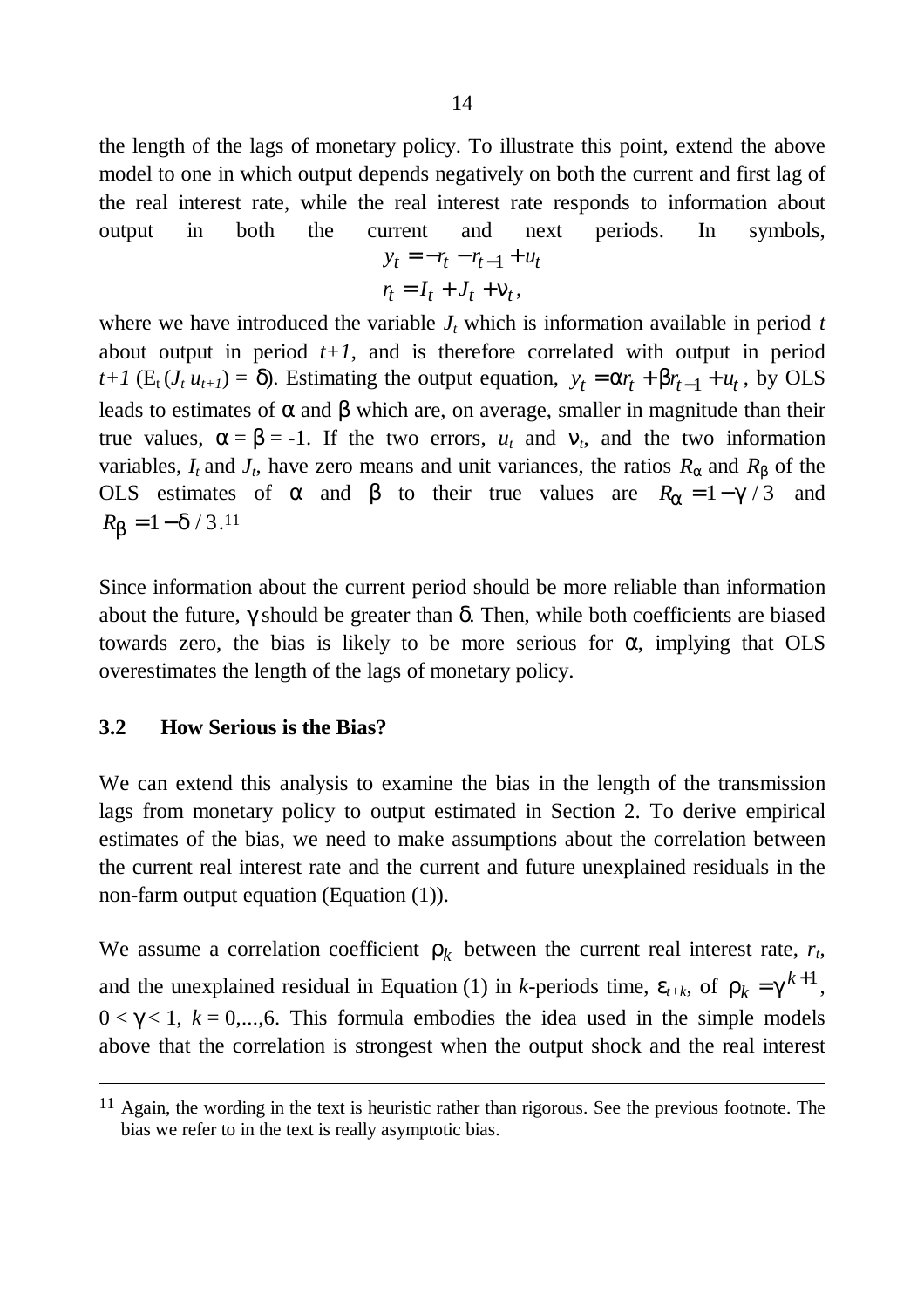rate are contemporaneous and falls as the distance in time between the two variables rises. We derive results for values of gin the range from zero to 0.75.<sup>12</sup>

Assuming a small value for *g*implies that the policy-maker raises real interest rates only slightly when information arrives that current growth will be stronger than is implicit in Equation (1), and has virtually no reliable information about future growth other than that predicted by Equation (1). By contrast, assuming  $g=0.75$ implies the policy-maker is in possession of good information about both current and future growth shocks, and uses that information to make significant changes to real interest rates.13

Making these assumptions about the correlations between the real interest rate and growth shocks, we can adjust for the bias in the ordinary least squares estimates generated in Section 2. The details of the calculation are presented in Appendix B, and Figure 4 shows results for the underlying CPI model for four values of *g*: 0.1, 0.25, 0.5 and 0.75 (both the size and pattern of the bias are very similar in the two models).

As for Figure 3, Figure 4 shows the estimated impact on year-ended non-farm output growth of a one per cent sustained rise in the domestic real interest rate. The figure shows point estimates for the OLS regression summarised in Table 1, and for OLS adjusted using the correlations between growth shocks and real interest rates defined above.

<sup>&</sup>lt;sup>12</sup> In general, the correlation between the real interest rate and the unexplained residual depends both on the quality of information available about the unexplained residual and the extent to which policy reacts to that information. The assumption of a falling correlation as the distance in time between the two variables rises could arise either because information is poorer about future residuals, or because policy reacts less to that information.

<sup>&</sup>lt;sup>13</sup> Assume that the information available to the policy-maker enables him/her to make unbiased forecasts of the current and future shocks to the output equation. Then, for our parameter values,  $\gamma = 0.75$  means that when the policy-maker has information implying that the level of output will be half a per cent higher than forecast by the equation in each of the next two years, the short-term real interest rate is immediately raised by two-thirds of one per cent. We judge this to be a significant policy reaction.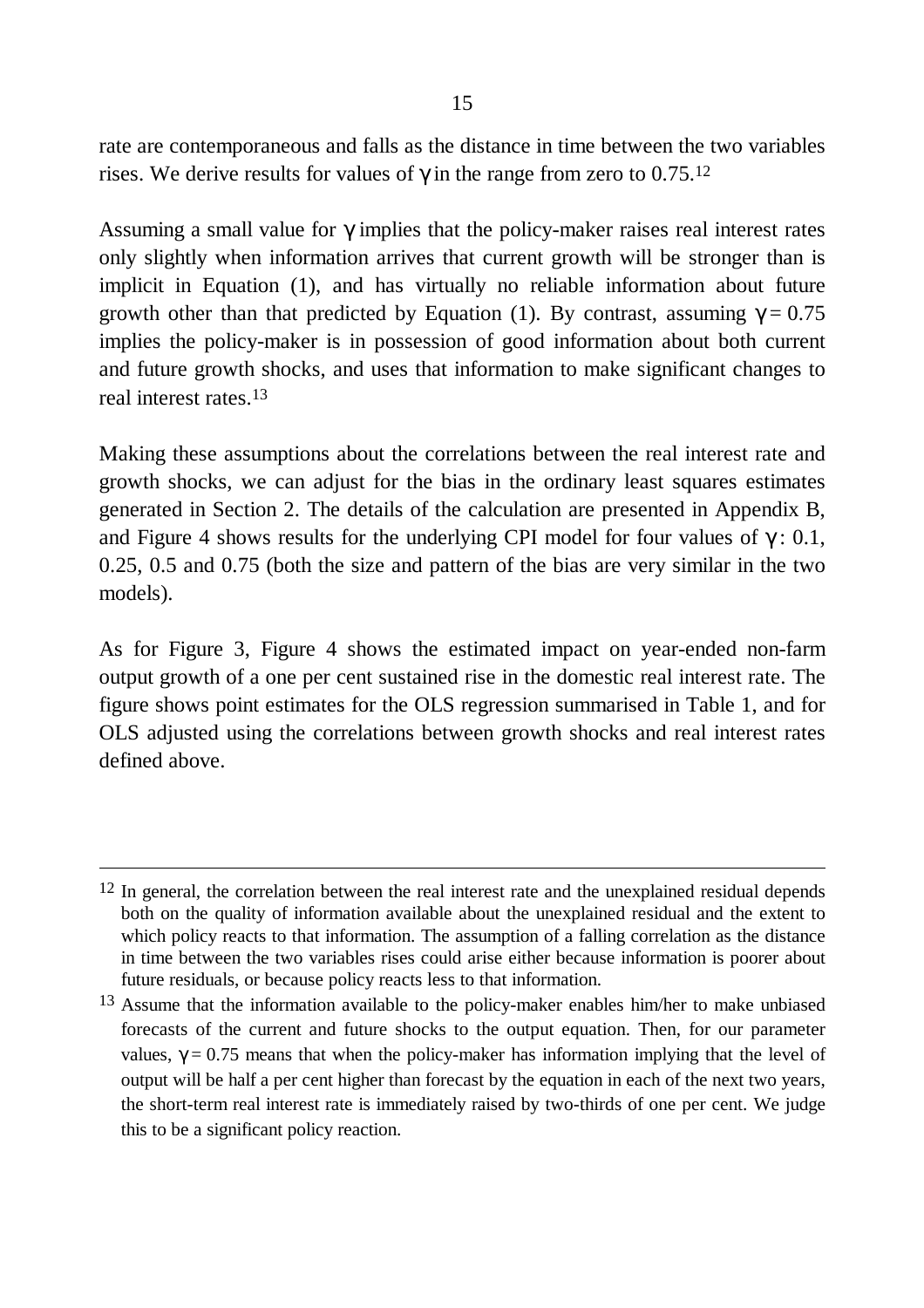The figure displays both of the features revealed by the simple models described earlier. First, OLS underestimates the average strength of the impact of monetary policy on output. And, second, almost all this underestimation occurs for the impact of monetary policy in the first year, implying that OLS overestimates the average length of the lags of monetary policy.



**Figure 4: Impact of Monetary Policy on Four-quarter-ended Growth**

Note: The figure shows, for the underlying CPI model, the estimated impact on four-quarter-ended growth of non-farm output of a one percentage point rise in the short-term real interest rate adjusting for the bias from a correlation coefficient  $r_k$  between the current real interest rate and the error in the output equation in *k*-quarters time of  $r_k = g^{k+1}$ ,  $k = 0, \ldots, 6$ , for the values of *g*shown.

The results in Figure 4 suggest that a moderate amount of correlation between real interest rates and output growth shocks implies that the estimated impact on output growth in the first and second years after a one percentage point rise in the real interest rate is roughly the same, at about one-third of one per cent, falling to about one-sixth of one per cent in the third year. Given the error bands around the original OLS estimates, these numbers are again subject to considerable uncertainty.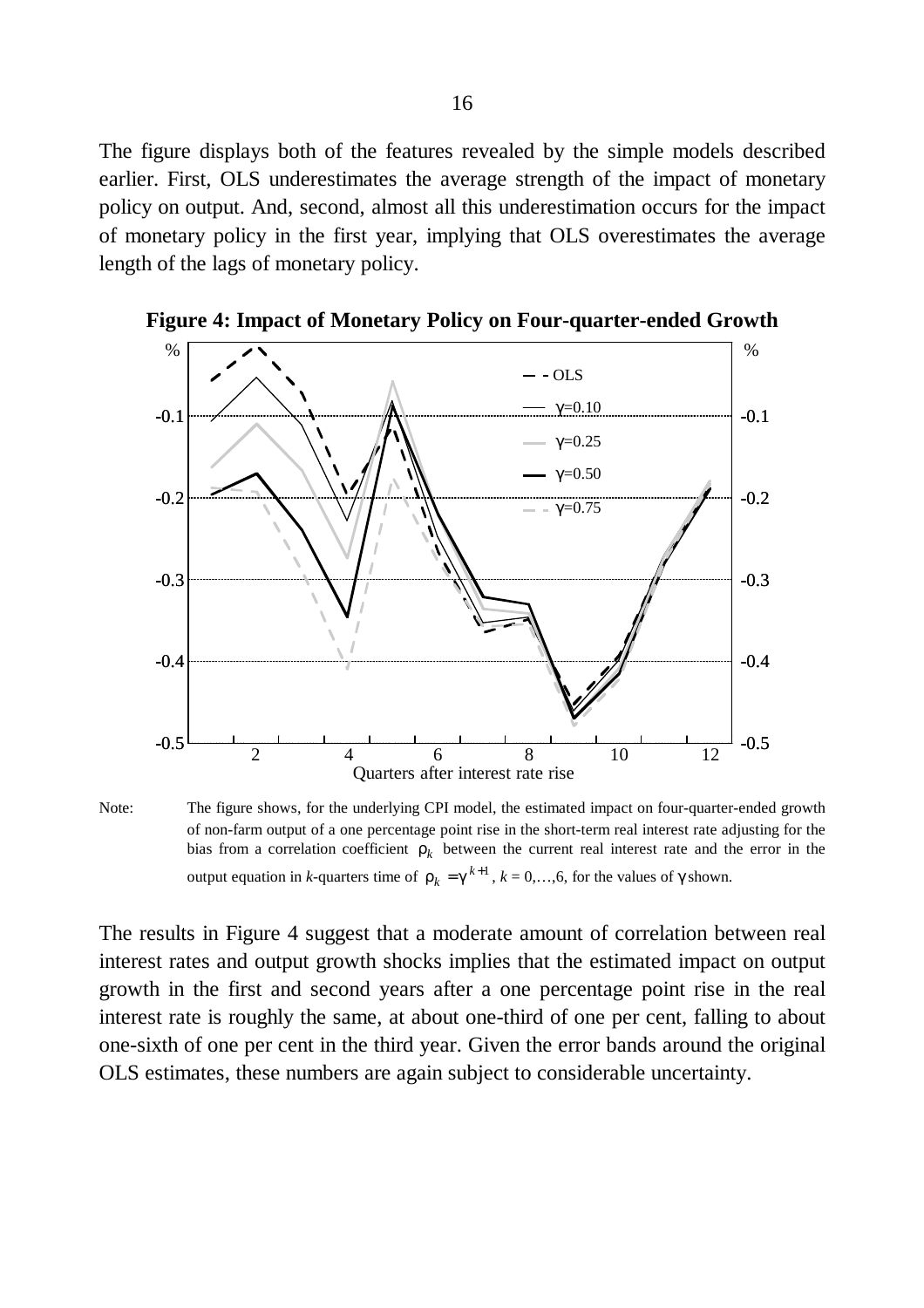We can also calculate the average monetary policy lag as the parameter **g** rises from zero to 0.75. Figure 5 shows the results, which confirm that the average lag length falls with rising correlation between the real interest rate and the unexplained residuals in the output equation. It is of interest to note, however, that the effect is not a very powerful one: plausible values of the correlation coefficient imply only small falls in the estimated average monetary policy lag length.



#### **Figure 5: Average Lag of Monetary Policy**

Note: The figure shows the average lag in monetary policy's effect on output growth for the underlying CPI model, adjusting for the bias from a correlation coefficient  $r_k$  between the current real interest rate and the error in the output equation in *k*-quarters time of  $r_k = g^{k+1}$ ,  $k = 0,...,6$ , for values of *g* ranging from zero to 0.75.

#### **3.3 Controlling for the Policy Response using Instrumental Variables**

Rather than hypothesising about the correlation between real interest rates and output growth shocks, an alternative approach is to use instrumental variables to control for the forward-looking nature of monetary policy.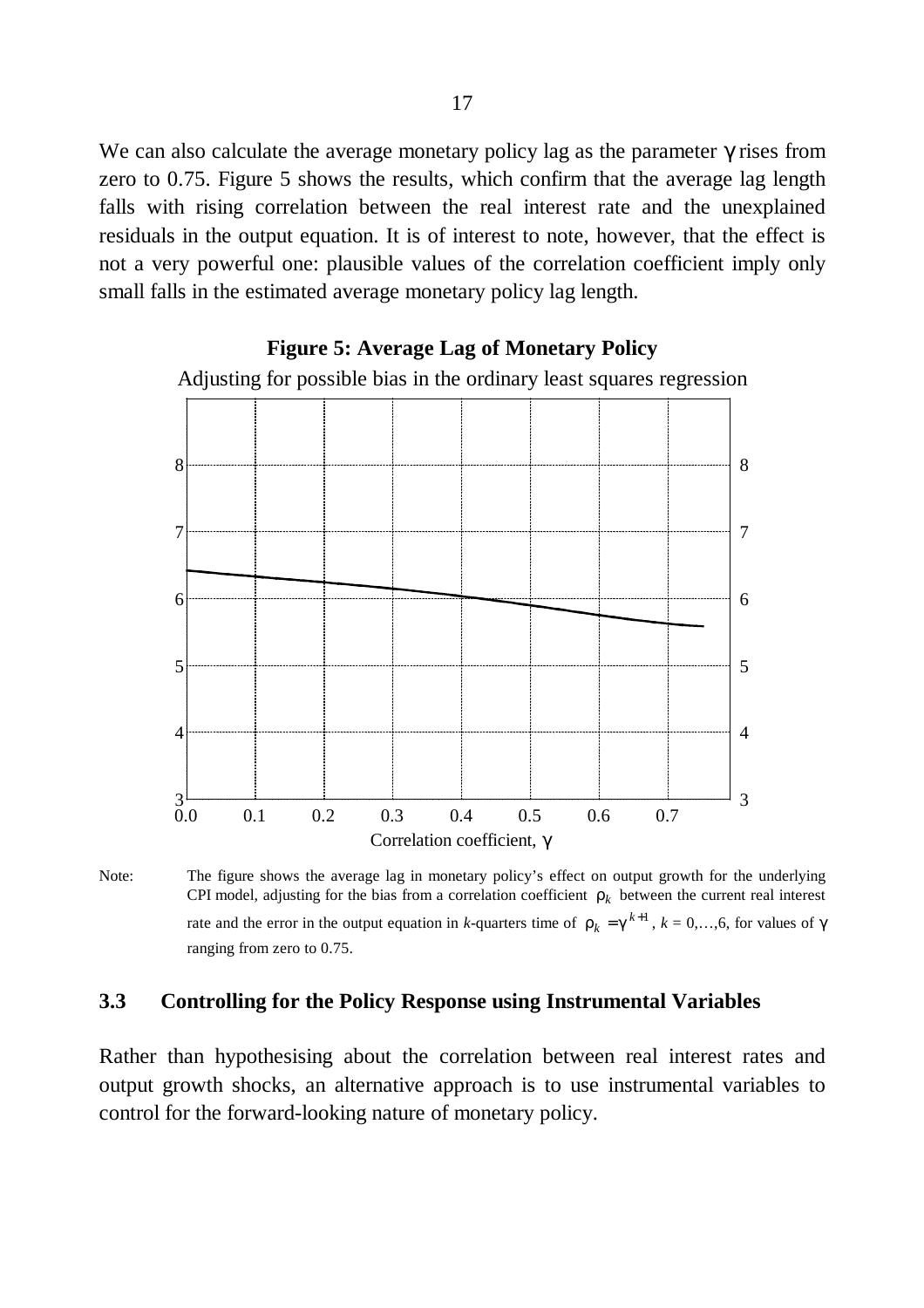Choosing appropriate instruments for the short-term real interest rate is a difficult task, however, made more so by a change in focus of Australian monetary policy in the 1990s with the introduction of a medium-term inflation target. To allow for this change, we assume that there are two monetary policy regimes, old and new, with the real interest rate responding differently in the two regimes.

Rather than conducting an extensive search for instruments, we confine the list to those variables which should have a strong influence on the short-term real interest rate: inflation, **p**, and the output gap, *gap*. In the old regime, we also include the current account deficit to GDP ratio, *cad*, as an instrument because we find that this variable has considerable explanatory power.<sup>14</sup> The variables are lagged to reduce the possibility of correlation between them and the error term in the output equation (1).

For brevity, we again show only the results using underlying inflation (although the results are similar for headline inflation). We use the fitted values from the regression,

$$
r_t = a^0 d_{t-1}^0 + b^0 \mathbf{p}_{t-1}^0 + c^0 g a p_{t-1}^0 + e^0 c a d_{t-1}^0 + a^n d_{t-1}^n + b^n \mathbf{p}_{t-1}^n + c^n g a p_{t-1}^n + u_t, \quad (3)
$$

to instrument for the contemporaneous real interest rate in the non-farm output equation (1). The notation implies, for example, that *o*  $-1$  is the (four-quarter-ended) underlying inflation rate in period *t-1* when *t* is in old regime and 0 when *t* is in the new regime.  $d_t^0$  $\int_{-1}^{0}$  and  $d_t^n$ .  $l_{-1}^{i}$  are dummy variables for the two regimes and *gap* is defined as the deviation of non-farm output from a linear trend. The start of the new regime is the first quarter of 1990, chosen to maximise the explanatory power of the equation. The instruments together explain 78 per cent of

l

<sup>&</sup>lt;sup>14</sup> This does not mean that monetary policy 'targeted' the current account, as is sometimes suggested, only that policy responded to changes in demand conditions which were reflected in changes in the current account deficit.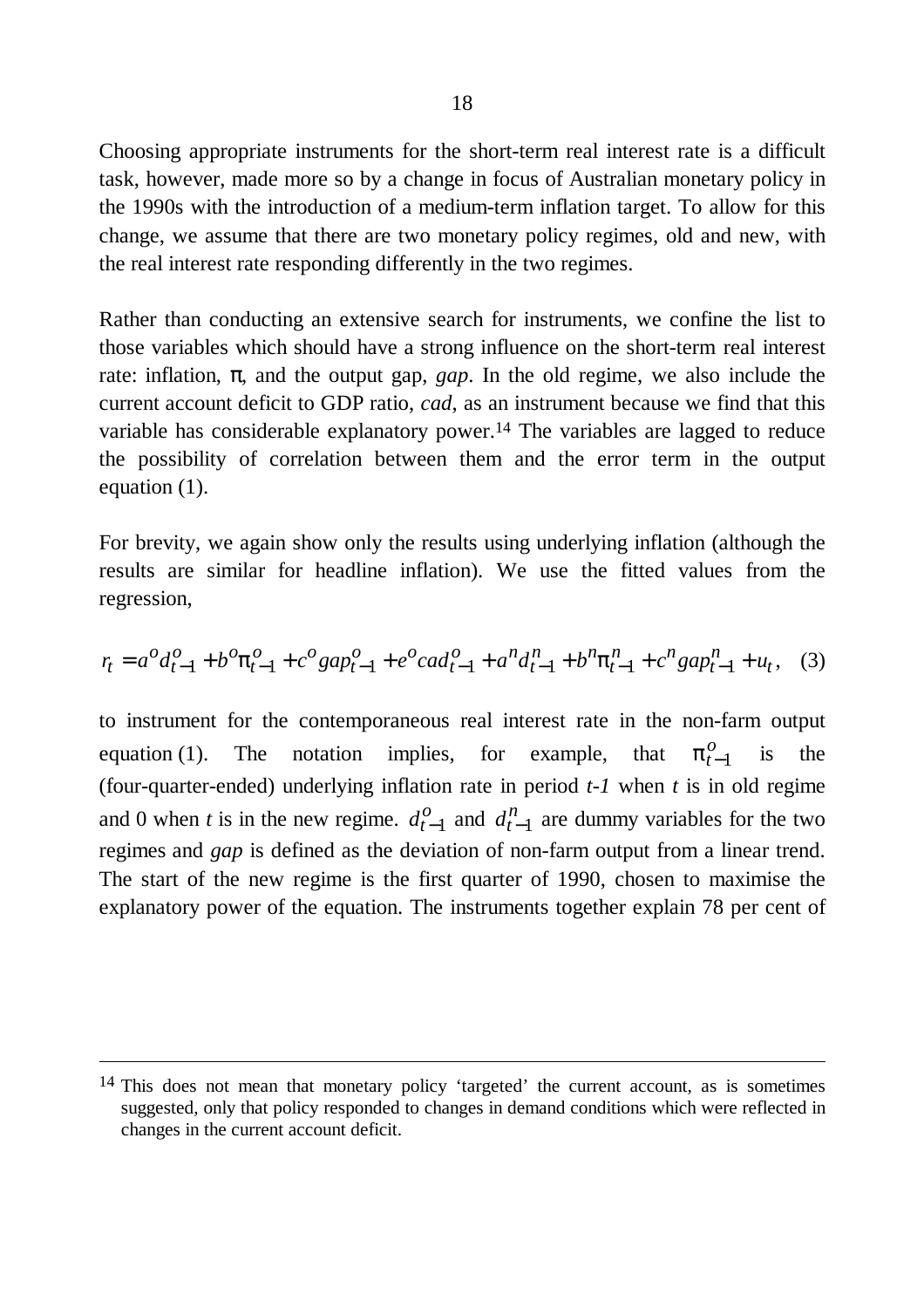the variance of the short-term real interest rate over the estimation period, 1980:Q3 to 1996:Q1.15

From this instrumental variable (IV) regression, we derive the impact of a sustained one per cent rise in the short-term real interest rate on the year-ended growth of non-farm output. The results are shown in Figure 6. As before, the



**Figure 6: Impact of Monetary Policy on Four-quarter-ended Growth**

Note: The figure shows, for the underlying CPI model, point estimates and 90 per cent confidence intervals for the impact on four-quarter-ended growth of non-farm output of a one percentage point rise in the short-term real interest rate at the beginning of quarter 1.

confidence intervals are estimated using a Monte Carlo procedure described in Appendix A.

<sup>&</sup>lt;sup>15</sup> Since policy-makers set the short-term real interest rate partly on the basis of information about current output not available to the econometrician estimating Equation (1), we should expect positive correlation between the errors in Equations (1) and (3). The estimated correlation coefficient between the errors, at 0.08, is positive, but small.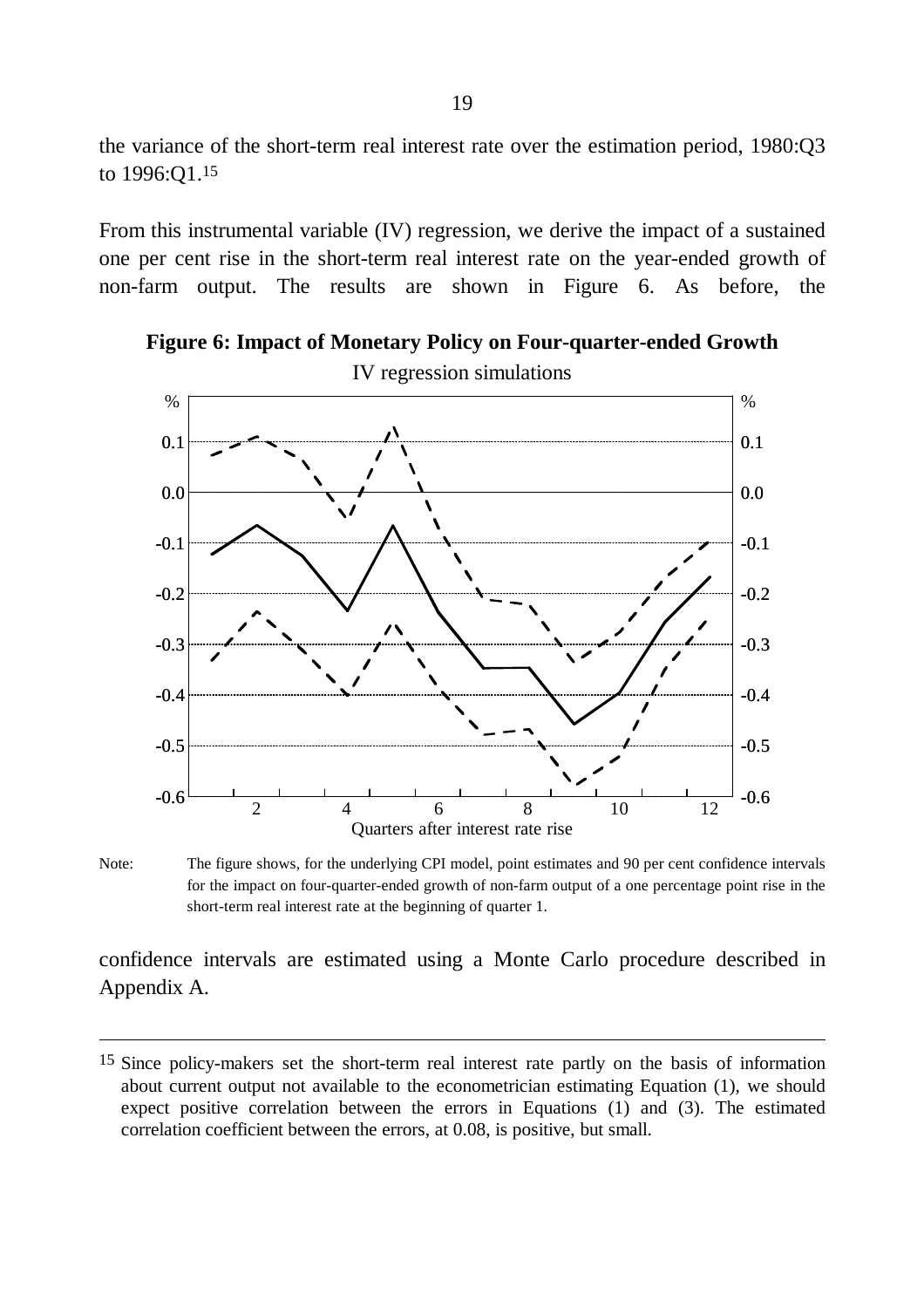The results in Figure 6 are not markedly different from the ordinary least squares results using the underlying CPI model in Figure 3. The estimated contractionary impact in the first year is somewhat stronger in the IV regression than in the OLS one, but it is also less precisely estimated. In common with the OLS results, the estimated impact on output growth in the second year is somewhat stronger than in the first year, but the difference is again statistically insignificant.16

## **3.4 Have the Lags of Monetary Policy Changed over Time?**

To examine whether the lags of monetary policy have changed over time, we conduct recursive estimation on the underlying CPI model, using both ordinary least squares and instrumental variables regressions. The recursive estimation fixes the starting date at the beginning of the full sample, 1980:Q3, and extends the end of the estimation period from 1990:Q3 to 1996:Q1, one quarter at a time. Figure 7 shows how the average monetary policy lag (defined by Equation (2)) changes as the estimation period is lengthened through the 1990s. As before, both point estimates and 90 per cent confidence intervals are shown.

The results do not suggest any shortening of the lags of monetary policy over the 1990s. As the estimation period is lengthened, the ordinary least squares regressions show a very slight rise in the average monetary policy lag length, while the instrumental variables regressions suggest a somewhat larger rise in the lag length. Needless to say, these results are not statistically significant because the confidence intervals are so wide.

<sup>&</sup>lt;sup>16</sup> It would be of interest to instrument not only for the contemporaneous real interest rate but also for some of its lags. Unfortunately, however, given the strong correlation between the real interest rate and its lags and the fact that the instruments are not very good, this exercise did not yield any useful information.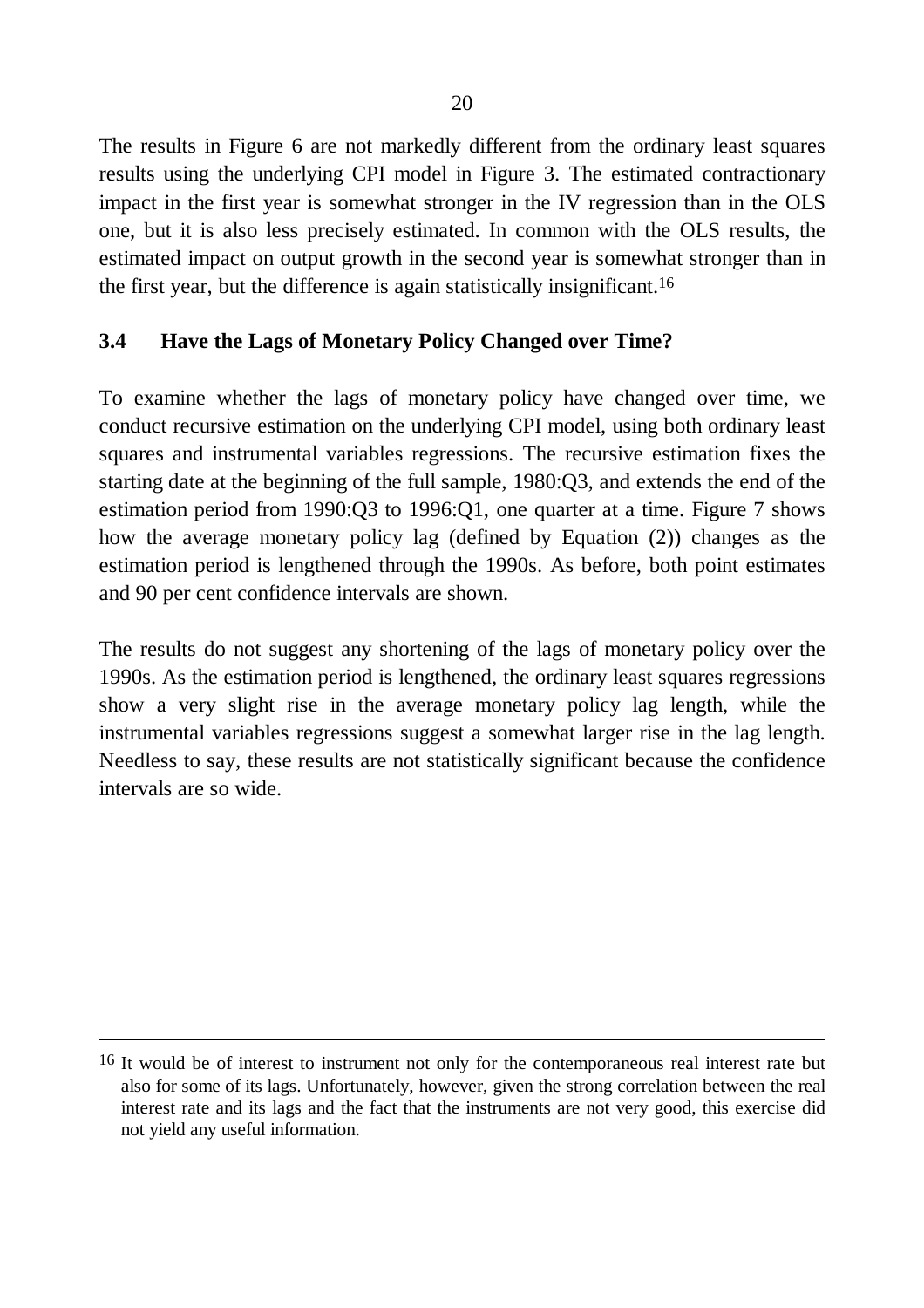

**Figure 7: Average Lag of Monetary Policy**

Note: The figure shows recursive point estimates and 90 per cent confidence intervals for the average lag in monetary policy's effect on output growth for the underlying CPI model, using both OLS and IV estimation techniques.

### **3.5 Comparison with Other Estimates of the Lags of Monetary Policy**

Table 2 shows the effect on output growth in the first, second and third years after a rise in the short-term interest rate for a range of models estimated for the Australian and US economies.

There is qualitative agreement between the models that output growth falls in both the first and second years after a rise in the short-term interest rate, although there is no such agreement about the third year. Even for the first two years, however, the quantitative estimates differ quite substantially between models.17 This is simply

<sup>&</sup>lt;sup>17</sup> In the case of the Murphy model, the stronger contractionary impact in the first year may be partly a consequence of the assumption of uncovered interest parity which implies an initial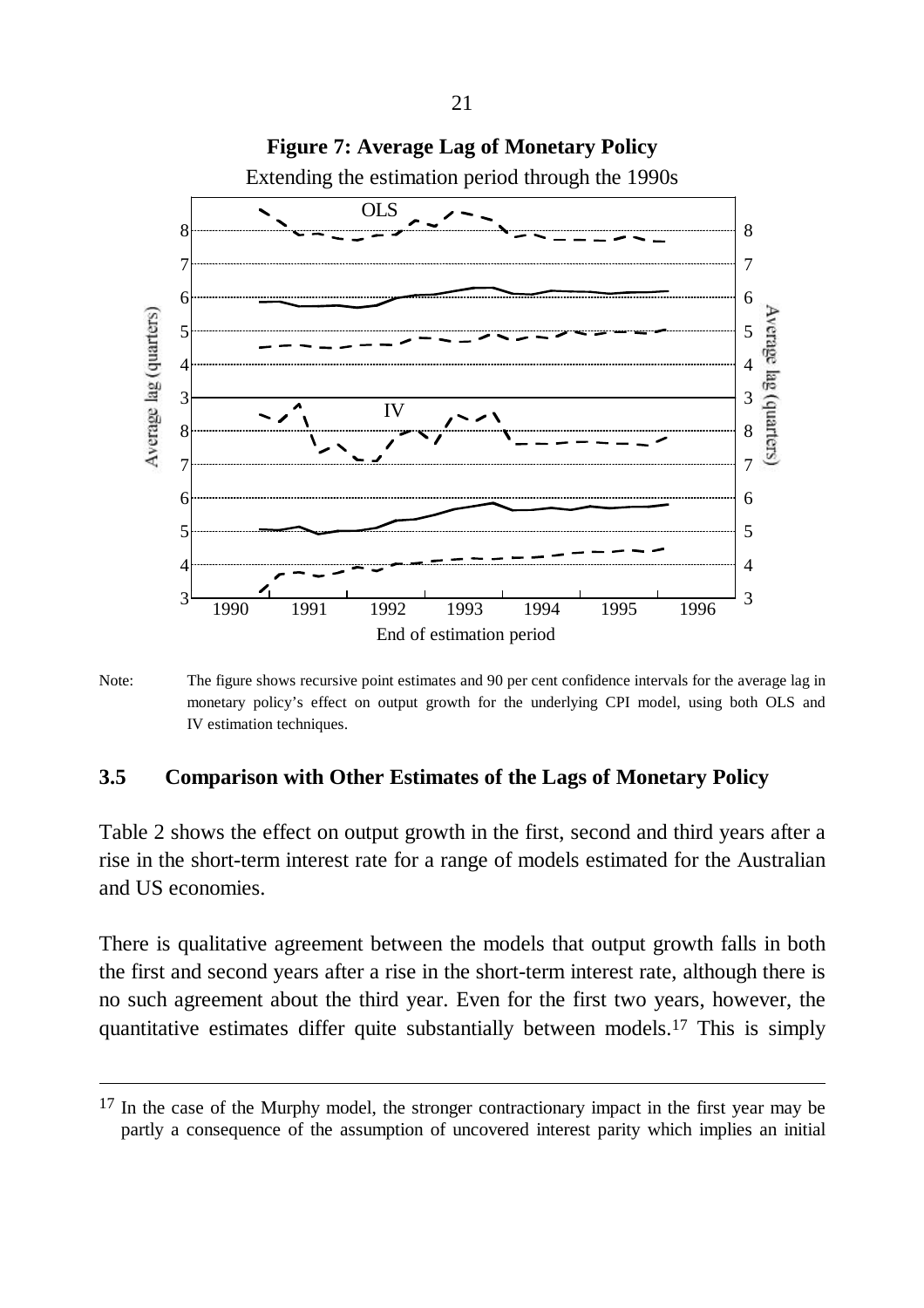**One Percentage Point Rise in Short-term Interest Rates** In percentage points<sup>(a)</sup> Model First year Second year Third year **Australia**  $Current model<sup>(b)</sup> -0.35 -0.33 -0.18$ Murphy<sup>(c)</sup>  $-0.51$   $-0.31$   $+0.08$  $TRYM^{(c)}$  - 0.37 - 0.37 - 0.07 **United States**<sup>(d)</sup> MPS - 0.20 - 0.70 - 1.10 DRI - 0.47 - 0.53 - 0.13 FAIR  $-0.24$   $-0.25$   $+0.03$ FRBSF  $-0.55$   $-0.19$   $+0.04$ VAR  $-0.64$   $-0.26$   $+0.08$ 

another manifestation of the technical difficulties associated with estimating the lags of monetary policy.

**Table 2: Model Comparison of the Effect on Output Growth of a**

Notes: (a) For the Australian models, the policy experiment involves raising the short-term real interest rate, while for the US models, the short-term nominal rate is raised. Given the sluggish adjustment of inflation, this difference should not matter much.

(b) The results for the current model are those for the underlying CPI model, bias-adjusted assuming  $g=0.5$ .

(c) See Murphy (1995) and The Treasury (Australia) (1996) for a description of the models. Assuming the models are linear for small changes, the results are derived by adding up the impact on output of a series of nominal shocks which together imply a one percentage point rise in the short-term real interest rate for 12 quarters. The results using the TRYM model should in no way be regarded as being Treasury analyses of the effect of a given policy change or as having the sanction of the Treasury, the Treasurer or the Commonwealth Government.

(d) The MPS model is maintained by the staff of the Federal Reserve Board, the DRI model is commercially available, the FAIR model is maintained by Ray Fair of Yale University, the FRBSF model is maintained by the Federal Reserve Bank of San Francisco, while the VAR model is a standard vector autoregressive model (see Rudebusch (1995) for further details).

jump appreciation of the real exchange rate, and therefore a significant contractionary impact on output via its effect on net exports.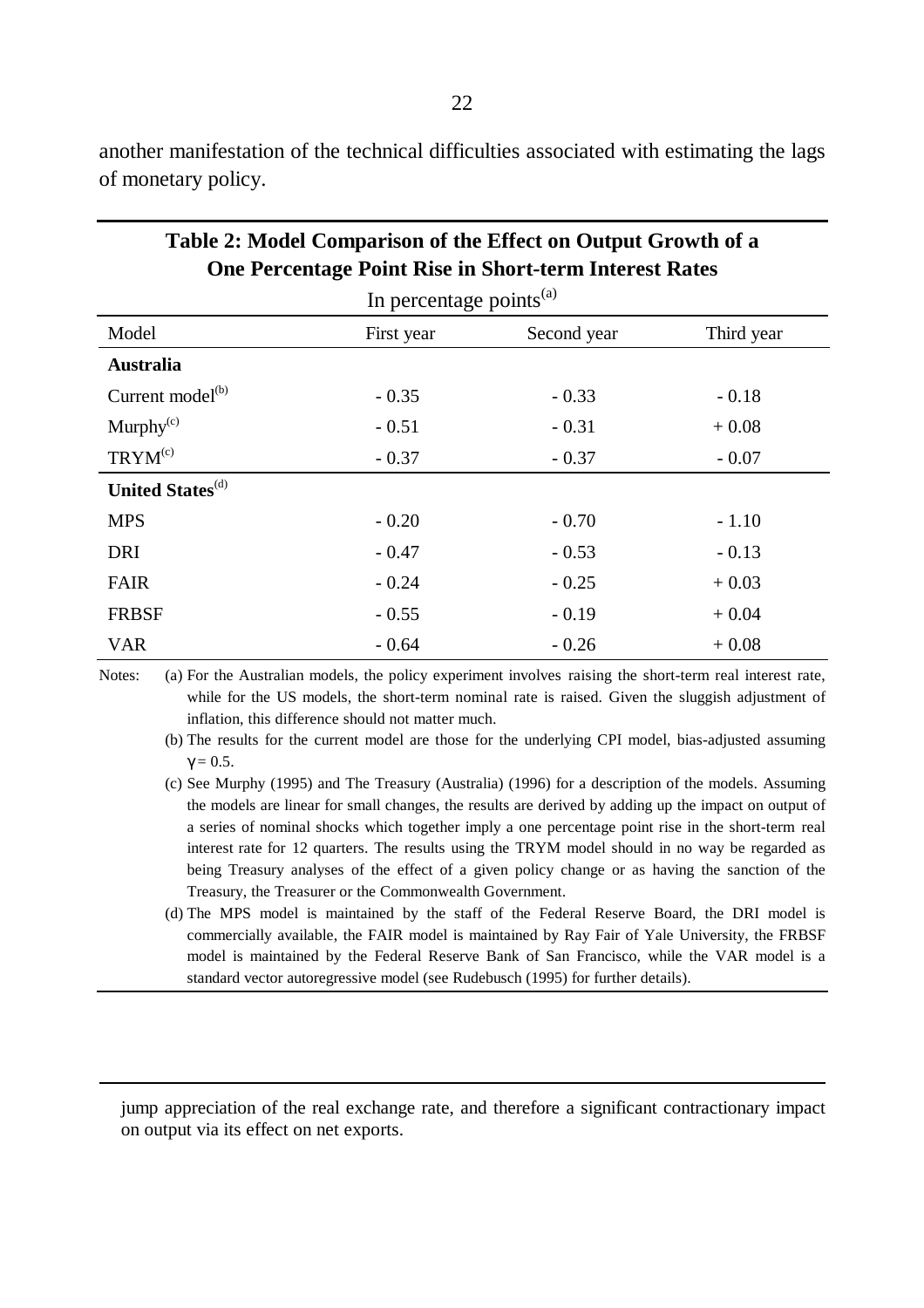#### **3.6 Implications for Policy**

On the basis of our empirical results, we conclude that output growth falls by about one-third of a per cent in the first and second years after a one percentage point rise in the short-term real interest rate and by about one-sixth of a per cent in the third year, implying that the majority of the effect on growth occurs more than a year after a change in interest rates. These relatively long lags, combined with the problems inherent in forecasting economic growth more than a year into the future, point to the difficulty of trying to use monetary policy to iron-out fluctuations in the business cycle.

Two points are worth making in response to this observation. First, although our discussion has focussed on the response to a once-off permanent interest rate change, monetary-policy-induced changes in the real interest rate are, in fact, temporary. Consider a temporary policy change: a one percentage point rise in the short-term real interest rate that is reversed after a year. The biggest impact of this is in the first year, with output growth falling by about one-third of a per cent. Combining the effect of the interest rate rise and subsequent fall, output growth is then unchanged in the second year, with the policy effect being unwound by one-sixth of a per cent in each of the following two years. The implication is clear enough. The maximal effect on growth of temporary changes in short-term real interest rates is concentrated in the near-term, where useful information is available on expected developments in inflation and output.

Secondly, a key focus of monetary policy is on medium-term price stability. While output is an important leading indicator of inflation, successful pursuit of a mediumterm price target does not depend on being able to 'fine-tune' the business cycle. Prolonged swings in output can and should be avoided, but the policy lags are long enough, and uncertain enough, that it is futile to try to use monetary policy to finetune the business cycle.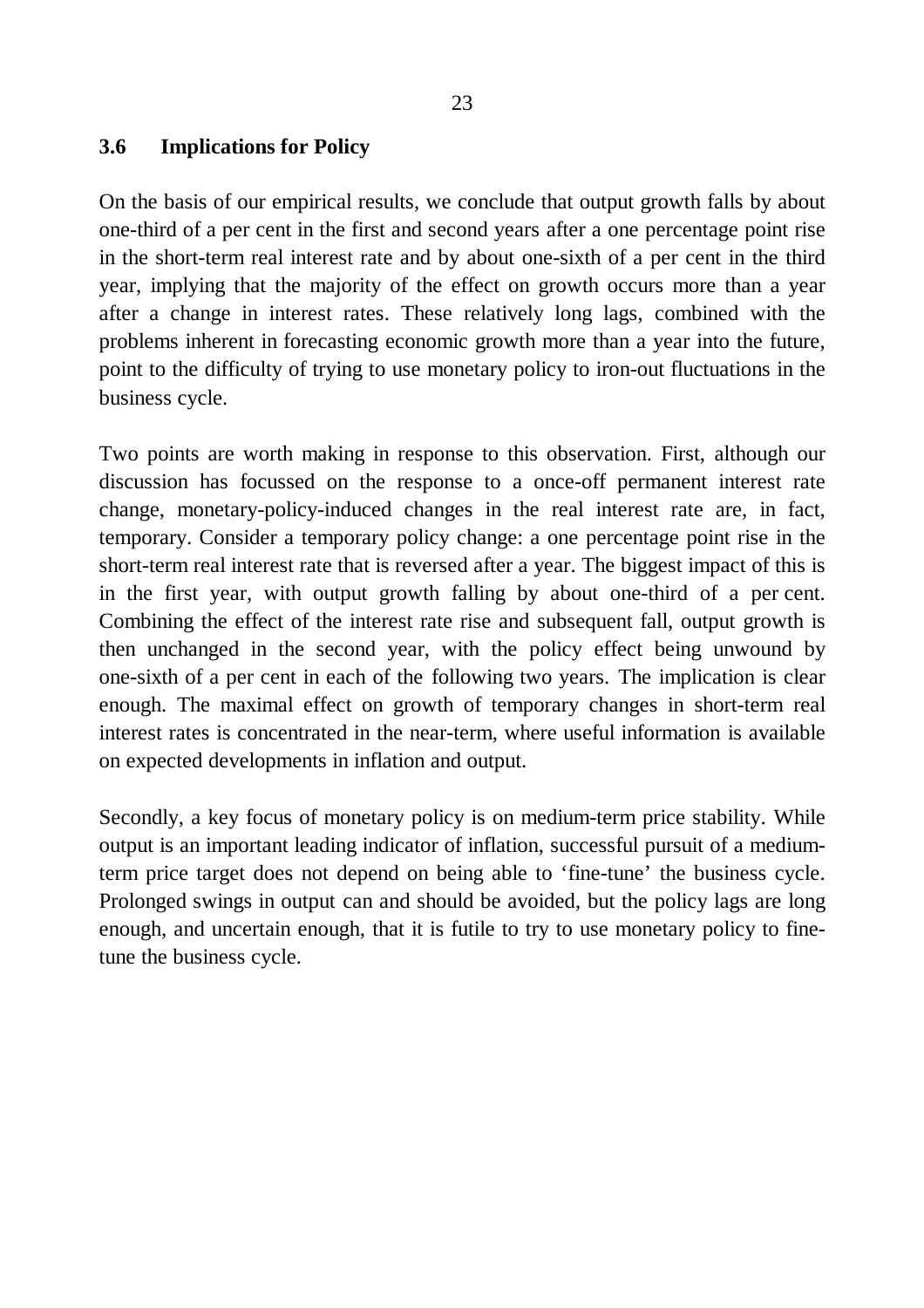## **4. Conclusions**

We draw three broad conclusions about the transmission lags from the short-term real interest rate to output in the Australian economy.

First, there is strong econometric evidence that the level of the short-term real interest rate has a sizeable, and statistically significant, impact on output in the Australian economy. Ordinary least squares estimation suggests that a one percentage point rise in the short-term real interest rate lowers output growth by one-fifth to one-quarter per cent in the first year, one-third per cent in the second year and one-sixth per cent in the third year, although these estimates are subject to considerable uncertainty.

Second, we examine the implications of monetary policy being based not only on past information, but also on current and expected future developments in the economy. We show that, as a consequence, the strength of monetary policy's impact on output is underestimated by ordinary least squares estimation, while the length of the monetary policy lags are overestimated. Under plausible assumptions, the underestimation is concentrated in the first year, while the estimated impact on output growth in the second and third years is largely unaffected. This leads us to conclude that the effect of a one percentage point rise in the short-term real interest rate on output growth is probably similar in the first and second years – at about one-third per cent in each year – declining to about one-sixth per cent in the third year. These results imply an average lag of about five or six quarters in monetary policy's effect on output growth. All these estimates are, however, subject to considerable uncertainty.

Third, we look for evidence of changes in the lags of monetary policy over the 1990s. Our results, based on both ordinary least squares and instrumental variable estimation, do not suggest any shortening in these lags. If anything, they suggest that the lags of monetary policy may have become slightly longer over time, although our estimates are not sufficiently precise to be very confident of this conclusion.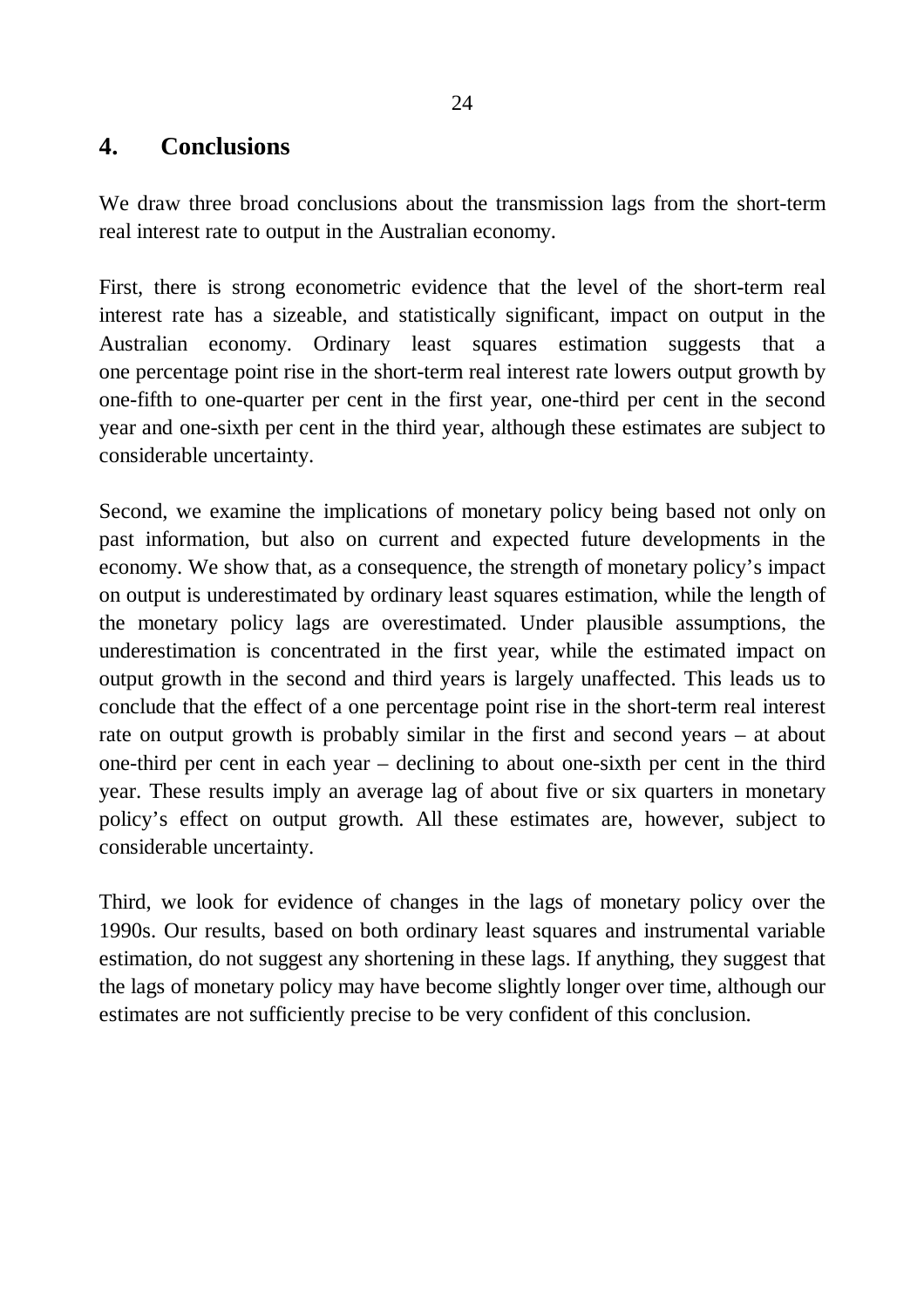## **Appendix A: Monte Carlo Procedure**

This appendix outlines the Monte Carlo procedure used to generate confidence intervals for the OLS, IV and recursive regressions.

#### **A.1 Ordinary Least Squares Regressions**

The non-farm output equation, rewritten here for convenience, is

$$
\Delta y_t = \mathbf{a} + \sum_{j=0}^{6} \mathbf{b}_j r_j + [\mathbf{g}_k \Delta f_{t-2} + \mathbf{g}_k \Delta f_{t-4}] + \mathbf{d}_{t-1} + \mathbf{c}_{w_{t-1}} + \sum_{j=0}^{1} \mathbf{f}_j \Delta w_{t-j} + \mathbf{e}_t, \quad (A1)
$$

which may be simplified to

$$
\Delta y_t = \mathbf{d} y_{t-1} + N_t \mathbf{I} + \mathbf{e}_t,\tag{A2}
$$

where  $N_t$  is the vector of explanatory variables excluding  $y_{t-1}$ .

A sustained one per cent rise in the real interest rate leads to an effect on the level of output after *j* quarters (*mj*) of:

$$
m_0 = 0
$$
  
\n
$$
m_j = (1 + \mathbf{d})m_{j-1} + \sum_{i=0}^{k} \mathbf{b}_i \text{ where } k = \min(j - 1, 6)
$$
 (A3)  
\n
$$
m_{\infty} = -\sum_{i=0}^{6} \mathbf{b}_i / \mathbf{d}.
$$

Estimating Equation (A2) by OLS over the 63 quarters 1980:Q3 to 1996:Q1 leads to parameter estimates  $\hat{d}$  and  $\hat{I}$ , and an estimate of the standard deviation of the errors,  $s_e$  = 0.56, for both the underlying and headline models. The Monte Carlo distribution is then generated by running 1 000 trials with each trial, *i*, proceeding as follows:

1. draw a sequence of observations  $\begin{cases} e^i_t \end{cases}$   $\begin{cases} e^i_t \end{cases}$  from a normal distribution with mean 0 and variance  $s_e^2$ ;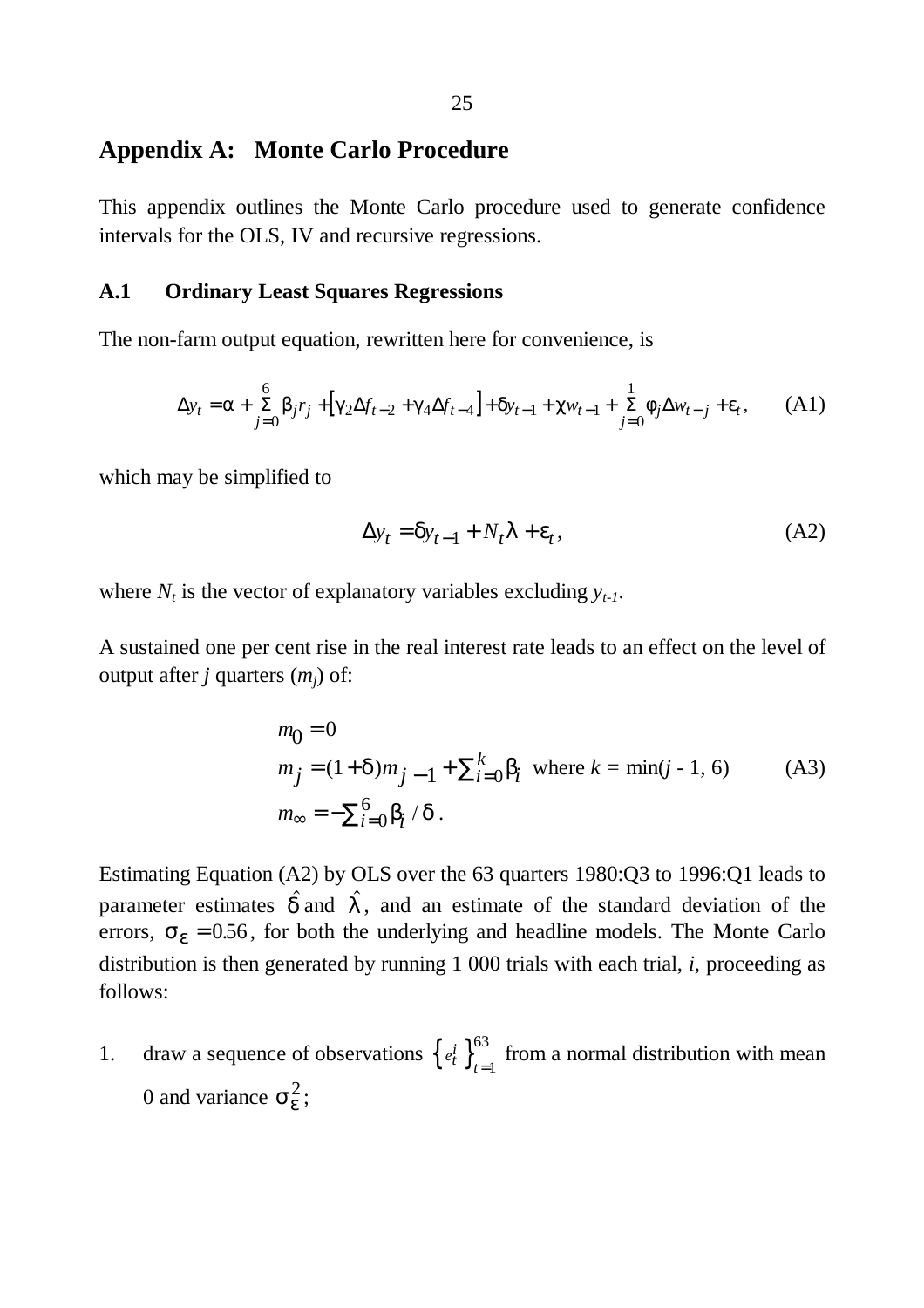- 2. generate sequences of synthetic data  $\left\{\Delta y_t^i\right\}_{t=1}^{\infty}$  $_{t=1}^{63}, \left\{ y_t^i \right\}_{t=1}^{63}$  using  $\Delta y_t^i = \hat{\boldsymbol{d}} y_{t-1}^i + N_t \hat{\boldsymbol{I}} + \boldsymbol{e}_t^i$ *i t*  $= \hat{\mathbf{d}} \hat{y}_{t-1}^i + N_t \hat{\mathbf{I}} + \mathbf{e}_t^i$  and  $y_t^i = y_{t-1}^i + \Delta y$ *t i t*  $y_{t-1}^i + \Delta y_t^i$ , where  $\hat{d}$  and  $\hat{I}$  are from the OLS estimation using the original data;
- 3. use the synthetic data to estimate the equation  $\Delta y_t^i = \mathbf{d}^i y_{t-1}^i + N_t$ *t*  $=$   $\vec{d} y_{t-1}^i$  +  $N_t \vec{l}^i$ , by OLS and hence generate parameter estimates  $\hat{\boldsymbol{d}}$  and  $\hat{\boldsymbol{l}}^i$ ; and
- 4. with these parameter estimates, use Equation (A3) to calculate, for this *i th* iteration, the effect of a one per cent rise in the real interest rate on the level of output  $(m_j^j, j = 1,...,12, \infty)$  and the year-ended growth rate of output  $(m_j^{\dot{i}} - m_j^{\dot{i}})$ − − 4 ) after *j* quarters.

The figures in the text show the  $5<sup>th</sup>$ ,  $50<sup>th</sup>$  and  $95<sup>th</sup>$  percentile values for the effect on the level of output,  $m_j^i$ , and on the year-ended growth rates,  $m_j^i - m_j^i$ −  $-4$ .

#### **A.2 Instrumental Variable Regressions**

The policy reaction function, rewritten for convenience, is

$$
r_{t} = a^{o} d_{t-1}^{o} + b^{o} \mathbf{p}_{t-1}^{o} + c^{o} gap_{t-1}^{o} + e^{o} cad_{t-1}^{o} + a^{n} d_{t-1}^{n} + b^{n} \mathbf{p}_{t-1}^{n} + c^{n} gap_{t-1}^{n} + u_{t}.
$$
 (A4)

Estimating the underlying CPI version of Equation (A4) by OLS over the 63 quarters 1980:Q3 to 1996:Q1 leads to fitted values  $\hat{r}_t$ , and an estimate of the standard deviation of the errors,  $s_u = 1.32$ . Diagnostic tests on the sample errors reveal strong signs of first-order autocorrelation, with an estimated autocorrelation coefficient,  $\hat{r} = 0.31$ .

Estimating Equation (A2) by IV, using  $\hat{r}_t$  as an instrument for  $r_t$  over the period 1980:Q3 to 1996:Q1 leads to parameter estimates  $\tilde{d}$  and  $\tilde{I}$ , and an estimate of the variance-covariance matrix of the errors from Equations (A2) and (A4),  $\tilde{V}$ . The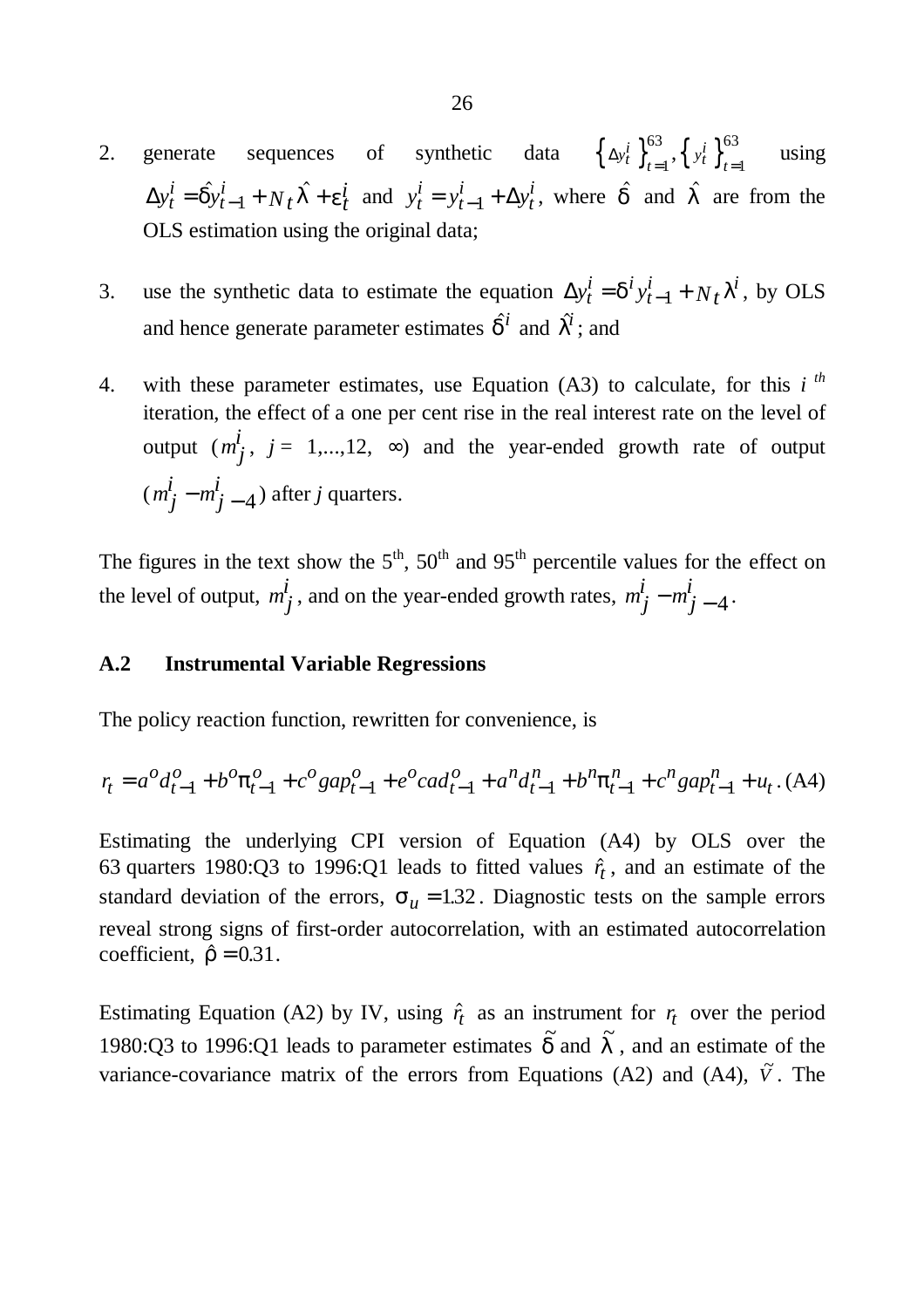Monte Carlo distribution is then generated by running 1 000 trials with each trial, *i*, proceeding as follows:

- 1. draw two sequences of observations  $\left\{ e^i_t \right\}_{t=1}^{63}$  and  $\left\{ u^i_t \right\}_{t=1}^{63}$  from a bivariate normal distribution with mean 0 and covariance matrix  $\tilde{V}$ , such that  $u_t^i = \hat{r} u_t^i$ *t*  $= \hat{r} u_t^i_{t-1} + h_t^i$ , where  $h_t^i$ −  $\frac{i}{t}$  are independent and identically distributed;
- 2. generate sequences of synthetic data  $\left\{\Delta y_t^i\right\}_{t=1}^{\infty}$  $_{t=1}^{63}, \left\{ y_t^i \right\}_{t=1}^{63}$  using  $\Delta y_t^i = \tilde{\mathbf{d}} y_{t-1}^i + N_t \tilde{\mathbf{I}} + \mathbf{e}_t^i$ *i t*  $=\widetilde{\mathbf{d}}\mathbf{y}_{t-1}^i$  +  $N_t\widetilde{\mathbf{I}}$  -−  $\tilde{a}$ ,  $i \rightarrow \tilde{r}$  $\tilde{d}y_{t-1}^i + N_t \tilde{I} + e_t^i$  and  $y_t^i = y_{t-1}^i + \Delta y$ *t i t*  $= y_{t-1}^i + \Delta y_t^i$ , where  $\tilde{d}$  and  $\tilde{I}$  are from the IV estimation using the original data;
- 3. generate a sequence of synthetic data  $\left\{ r_t^i \right\}_{t=1}^{63}$  according to  $r_t^i$  $i_t$ <sup>*i*</sup> =  $\hat{r}_t$  +  $u_t$ <sup>*i*</sup>. Re-estimate Equation (A4) by OLS using *r t*  $\frac{i}{t}$  instead of  $r_t$  and obtain a new set of fitted values,  $\bar{r}_t$ *i* ;
- 4. estimate the equation  $\Delta y_t^i = \mathbf{d}^i y_{t-1}^i + N_t$ *t*  $= d^j y_{t-1}^i + N_t l^i$  by IV, using  $\bar{r}_t$ *i* as an instrument for  $r_t$ , and hence generate parameter estimates  $\vec{d}$  and  $\vec{I}^i$ ; and
- 5. with the parameter estimates  $\vec{d}^i$  and  $\vec{l}^i$ , use Equation (A3) to calculate, for this  $i<sup>th</sup>$  iteration, the effect of a one per cent rise in the real interest rate on the yearended growth rate of output,  $m_j^i - m_j^i$ − − 4 , after *j* quarters.

The figures in the text show the  $5<sup>th</sup>$ ,  $50<sup>th</sup>$  and  $95<sup>th</sup>$  percentile values for the year-ended growth rates.

#### **A.3 Recursive Regressions**

For the recursive regressions, a new Monte Carlo distribution is estimated from 1 000 trials after each new quarter of data is added.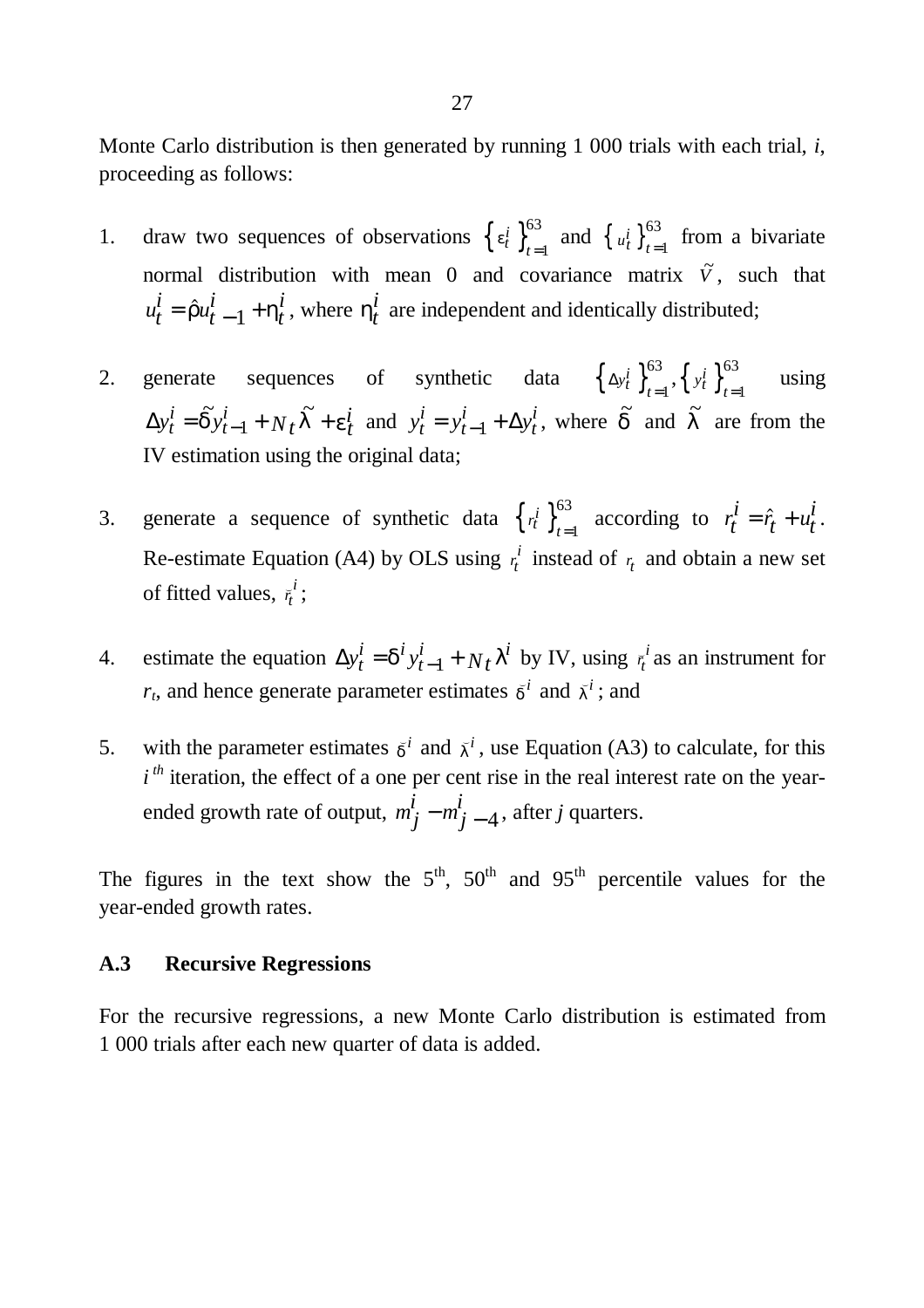## **Appendix B: Estimating the Bias from Ordinary Least Squares**

It is convenient to rewrite the model for non-farm GDP growth, Equation (1) in the text, as

$$
\Delta y_t = \sum_{j=0}^{6} b_j r_{t-j} + cZ_{t-1} + W_t f + e_t, \tag{B1}
$$

where  $Z_{t-1} = y_{t-1} - c^* w_{t-1}$  (  $c^*$  is the cointegrating vector between *y* and *w*) and *W<sub>t</sub>* is the matrix of exogenous variables,  $W_t = \begin{bmatrix} 1 & \Delta w_t & \Delta w_{t-1} & \Delta f_{t-2} & \Delta f_{t-4} \end{bmatrix}$ . − Equation (B1) may be further simplified to

$$
\Delta y_t = X_t \mathbf{a} + W_t \mathbf{f} + \mathbf{e}_t, \tag{B2}
$$

where  $X_t = [r_t \ r_{t-1} \ r_{t-2} \ r_{t-3} \ r_{t-4} \ r_{t-5} \ r_{t-6} \ Z_{t-1}]$  is the matrix of regressors presumed to be correlated with the disturbance term, *e<sup>t</sup>* .

OLS on Equation (B2) yields the following estimate for  $\alpha$ ,

$$
\hat{\boldsymbol{a}}_{OLS} = \boldsymbol{a} + \left(\boldsymbol{X}^{\top} M_W \boldsymbol{X}\right)^{-1} \boldsymbol{X}^{\top} M_W \boldsymbol{e},\tag{B3}
$$

where  $M_W = I - W(W^*W)^{-1}W^*$ . −

Now,

$$
\text{plim}\frac{X'M_W\textbf{e}}{T} = \text{plim}\frac{X'\textbf{e}}{T} - \text{plim}\,X'W(W'W)^{-1}\frac{W'\textbf{e}}{T}
$$
\n
$$
= \text{plim}\frac{X'\textbf{e}}{T} - \text{plim}\,X'W(W'W)^{-1}.\text{plim}\frac{W'\textbf{e}}{T}
$$
\n
$$
= \text{plim}\frac{X'\textbf{e}}{T}
$$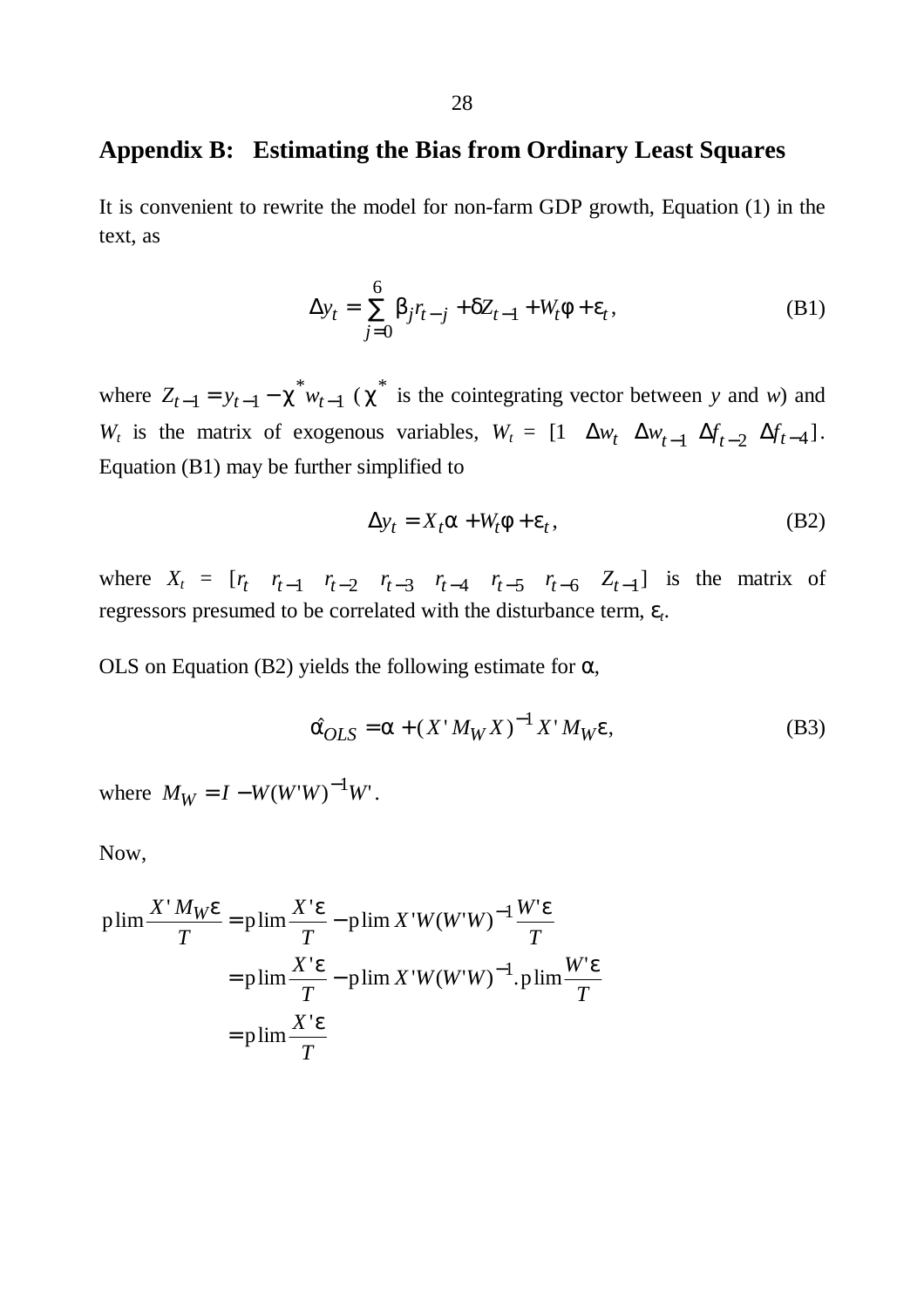as plim $\frac{W'}{W}$ *T e*  $= 0$  since *W* is exogenous. In the limit, as the sample size increases, the true value of the vector  $\alpha$  is then

$$
\mathbf{a} = \hat{\mathbf{a}}_{OLS} - \text{plim}\left(\frac{X'M_WX}{T}\right)^{-1}.\text{plim}\frac{X'\mathbf{e}}{T}.
$$
 (B4)

We presume that the short-term real interest rate,  $r<sub>t</sub>$ , can be expressed as

$$
r_t = f(exogenous variables) + u_t,
$$
 (B5)

where 'exogenous' implies uncorrelated with the error term in Equation (B2) and *u<sup>t</sup>* is determined by the policy-maker on the basis of information about current and future output not available to the econometrician estimating the output equation (B2).

As explained in the text, the correlation coefficient between real interest rates and the error term in Equation (B2) is assumed to be a geometrically declining function of the lag of the real interest rate, with no correlation after the sixth lag. The covariance between  $Z_{t-1}$  and  $\varepsilon_t$  (which is identical to the covariance between  $y_{t-1}$  and  $\varepsilon$ <sub>t</sub>) is denoted  $\mathbf{s}_e \mathbf{s}_u \mathbf{q}$  and is derived below. In symbols we have

$$
\text{plim}\frac{X'e}{T} = \mathbf{s}_e \mathbf{s}_u \Big[ \mathbf{g} \quad \mathbf{g}^2 \quad \mathbf{g}^3 \quad \dots \quad \mathbf{g}^7 \quad \mathbf{q} \Big]^\prime, \tag{B6}
$$

where  $s_e$  and  $s_u$  are estimates of the standard deviations of the errors in Equations (B1) and (B5). For the underlying model,  $s_e = 0.56$ , while for  $s_u$ , we use the value derived from estimating Equation (3) in the text (which is a simple version of Equation (B5)). This gives the estimate  $s_u$ =1.32.

Now define the variables  $C_i$ ,  $i = 0,...,6$  by

$$
C_i = \mathbf{s} e^{\mathbf{S}} u \sum_{j=0}^{6-i} \mathbf{b}_j \mathbf{g}^{i+j+1}.
$$
 (B7)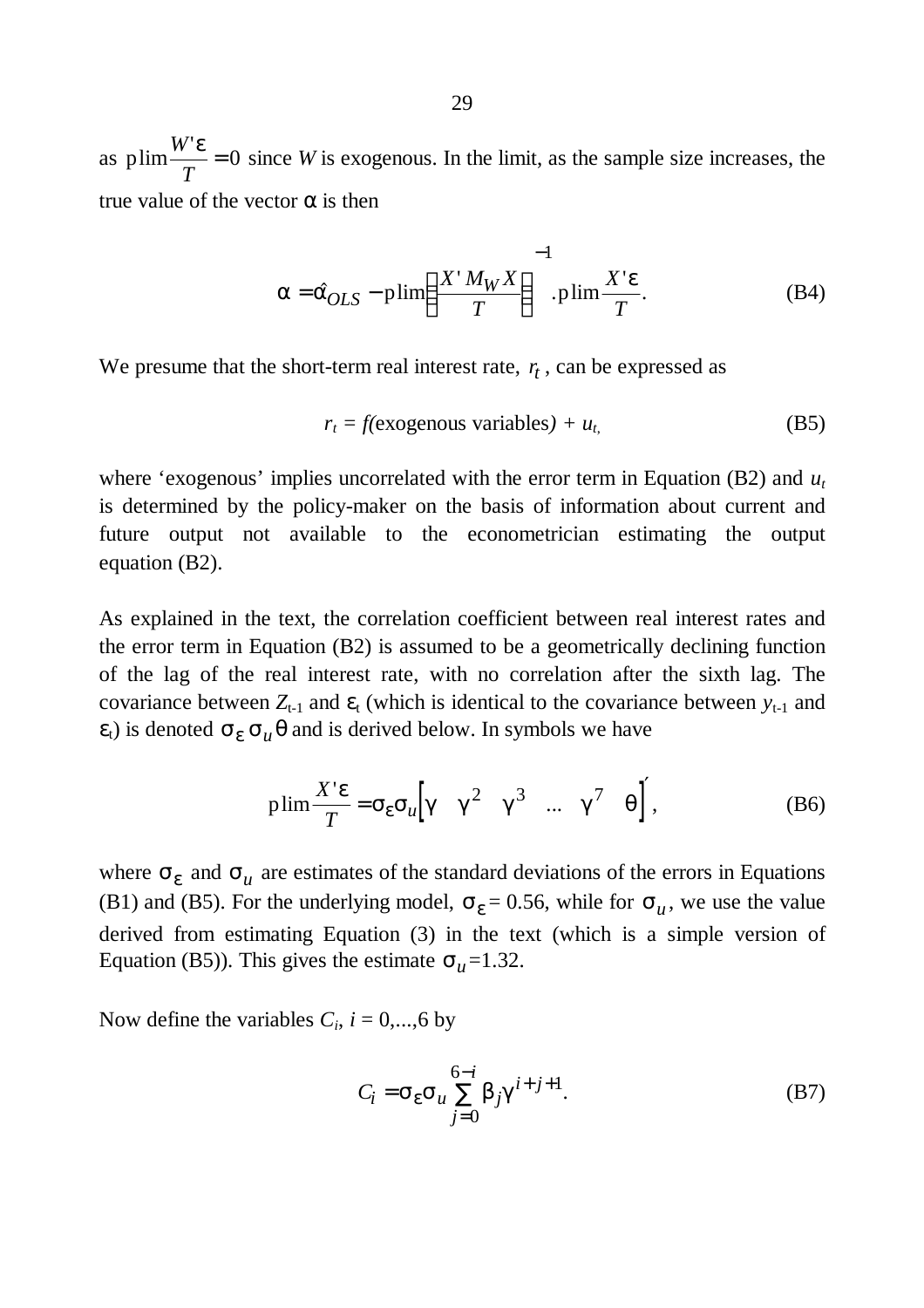Denote the covariance between  $e_t$  and  $y_{t-i}$  as  $PL_i$ , and between  $e_t$  and  $\Delta y_{t-i}$  as *PC<sup>i</sup>* . The model, Equation (B2), implies the recursive structure,

$$
PL7 = 0
$$
  
\n
$$
PC6 = C6
$$
  
\n
$$
PLi = PLi+1 + PCi
$$
  
\n
$$
PCi = Ci + dPLi+1.
$$
 (B8)

We require  $\theta = PL_1 / s_e s_u$ , which is a function of the true vector  $\alpha$ . For given  $\gamma$  in the range zero to 0.75, we proceed as follows. First, we use the sample value of  $X' M_W X$ *T*  $\int \frac{X^{\prime} M_W}{\sqrt{W}}$  $\overline{\phantom{a}}$  $\lambda$  $\overline{\phantom{a}}$  $-1$ as our estimate of plim  $\frac{X' M_W X}{-}$ *T*  $\int \frac{X^{\prime }M_{W}}$  $\overline{\phantom{a}}$  $\left( \frac{1}{2} \right)$  $\overline{\phantom{a}}$  $-1$ . (This requires an estimate of the cointegrating vector,  $c^*$ , between *y* and *w*; we use the OLS estimate for this.) Next, we use the OLS estimate,  $\hat{a}_{OLS}$  to generate an estimate  $\hat{q}$  via Equation (B8). We now have an estimate for plim $\frac{X'}{X}$ *T e* via Equation (B6). This enables us to generate an estimate,  $\hat{a}$ , of the 'true' vector  $\alpha$  via Equation (B4). We now iterate:  $\hat{\mathbf{a}}$  implies a new estimate for  $\theta$ ,  $\hat{\hat{\mathbf{q}}}$ , which, in turn, implies a new estimate for  $\alpha$ ,  $\hat{\hat{\mathbf{a}}}$ . This process is continued until it converges, yielding  $\tilde{a}$ . The estimated response to a permanent 1 per cent increase in the real interest rate on year-ended growth shown in Figure 4 and on the average lag of monetary policy shown in Figure 5 are generated using  $\tilde{a}$ .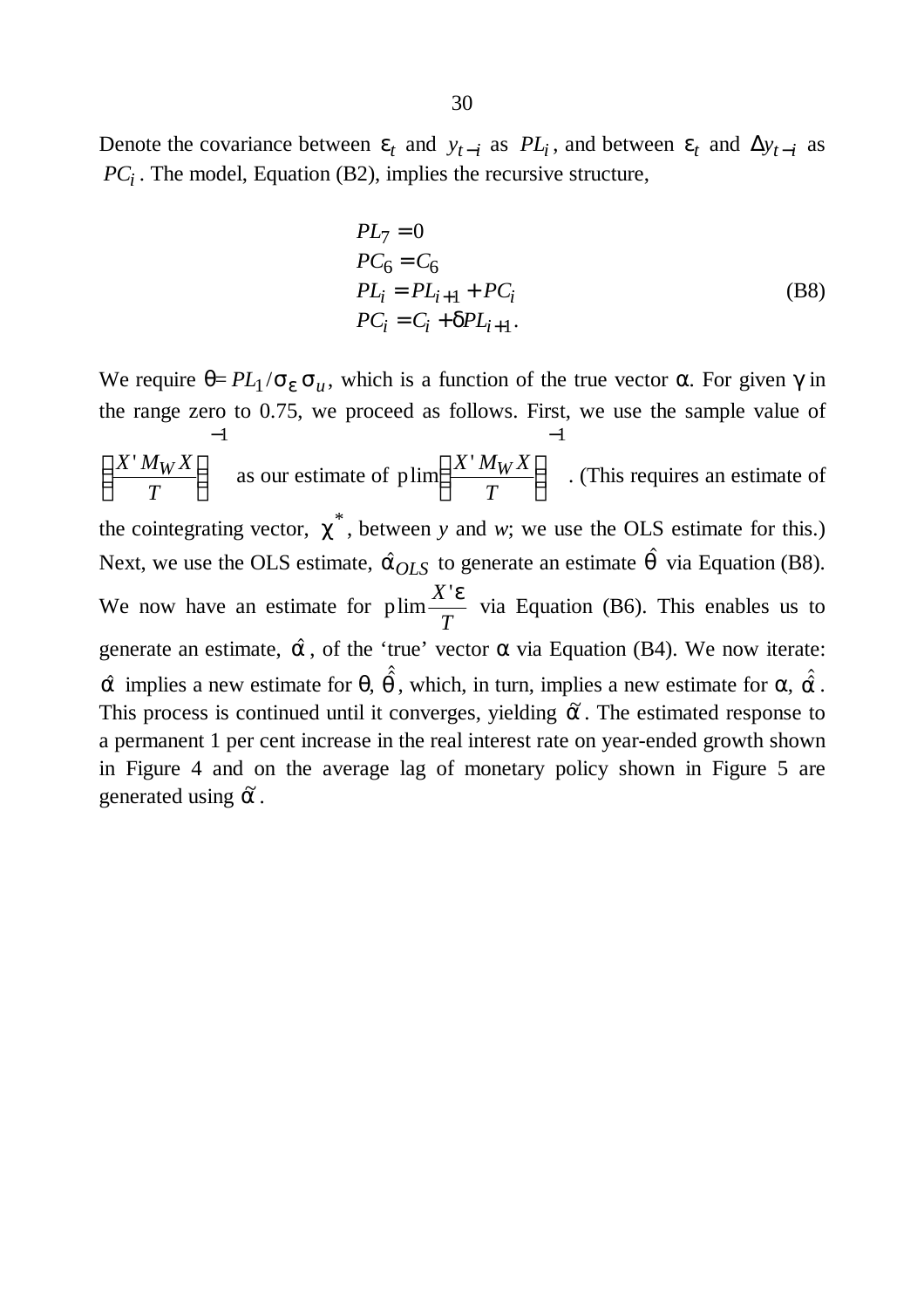### **References**

**Debelle, G. and B. Preston (1995),** 'Consumption, Investment and International Linkages', Reserve Bank of Australia Research Discussion Paper No. 9512.

**de Brouwer, G. and J. Romalis (1996),** 'External Influences on Output: An Industry Analysis', Reserve Bank of Australia Research Discussion Paper No. 9612.

**de Roos, N. and B. Russell (1996),** 'Towards an Understanding of Australia's Co-movement with Foreign Business Cycles', Reserve Bank of Australia Research Discussion Paper No. 9607.

**Dixit, A. and R. Pindyck (1994),** *Investment Under Uncertainty*, Princeton University Press, Princeton.

**Eichenbaum, M. and C.L. Evans (1995),** 'Some Empirical Evidence on the Effects of Shocks to Monetary Policy on Exchange Rates', *Quarterly Journal of Economics*, 110(4) pp. 975–1009.

**Grenville, S. (1996),** 'Recent Developments in Monetary Policy: Australia and Abroad', *Australian Economic Review*, 113(1), pp. 29-39.

**Gruen, D. and G. Shuetrim (1994),** 'Internationalisation and the Macroeconomy', in P. Lowe and J. Dwyer (eds), *International Integration of the Australian Economy*, Proceedings of a Conference, Reserve Bank of Australia, Sydney, pp. 309-363.

**Jorgenson, D. and J. Stephenson (1967),** 'Investment Behaviour in U.S. Manufacturing 1947-60', *Econometrica*, 35(2), pp. 169-220.

**Kortian, T. and J. O'Regan (1996),** 'Australian Financial Market Volatility: An Exploration of Cross-Country and Cross-Market Linkages', Reserve Bank of Australia Research Discussion Paper No. 9609.